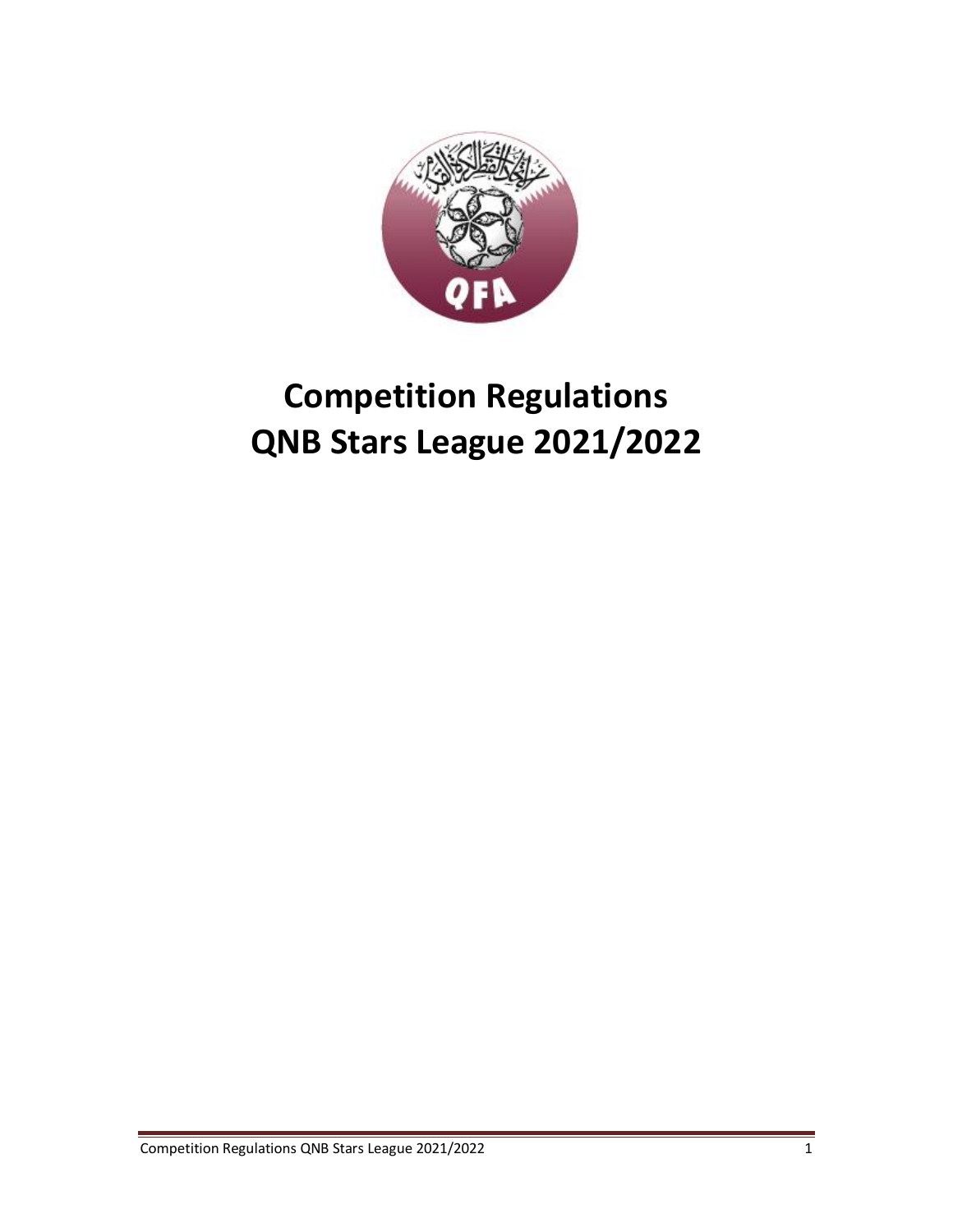### **Definitions**

Terms referring to natural persons are applicable to both genders. Any term in the singular applies to the plural and vice-versa.

- 1. "**QFA**" means the Qatar Football Association.
- 2. "**FIFA**" means the Fédération Internationale de Football Association.
- 3. "**IFAB**" means the International Football Association Board.
- 4. "**AFC**" means the Asian Football Confederation.
- 5. "**QADC**" means the Qatar Anti-Doping Commission established by the Qatar Olympic Committee to carry out the anti-doping functions as the independent Anti-Doping Organisation for Qatar.
- 6. "**ASPETAR**" means the Orthopedic and Sports Medicine Hospital officially accredited as a FIFA Medical Centre of Excellence.
- 7. **"Executive Committee"** means QFA Executive Committee.
- 8. "**WADA**" Means the World Anti- Doping Agency.
- 9. "**Competition Committee**" is one of QFA's committees responsible for ensuring a smooth organization of all competitions.
- 10. "**Ethics Committee**" means the first instance judicial bodies for Ethics matters.
- 11. "**Disciplinary Committee**" means the first instance judicial body.
- 12. "**Appeals Committee**" means the appeal instance judicial body of the QFA responsible for hearing appeals against decisions from the Disciplinary Committee and the Ethics Committee that are not declared final.
- 13. "**Court of Arbitration for Sport**" means the Court of Arbitration for Sport in Lausanne, Switzerland.
- 14. **"QSAT":** Qatar Sports Arbitration Tribunal.
- 15. **"Financial Control Committee"** It is the authority concerned with the necessary controls to ensure the good financial performance of sports clubs and focus on protecting the creditor.
- 16. "**Referees Department**" is one of QFA's standing departments formed to look into all matters regarding referees, in accordance with QFA's development strategy.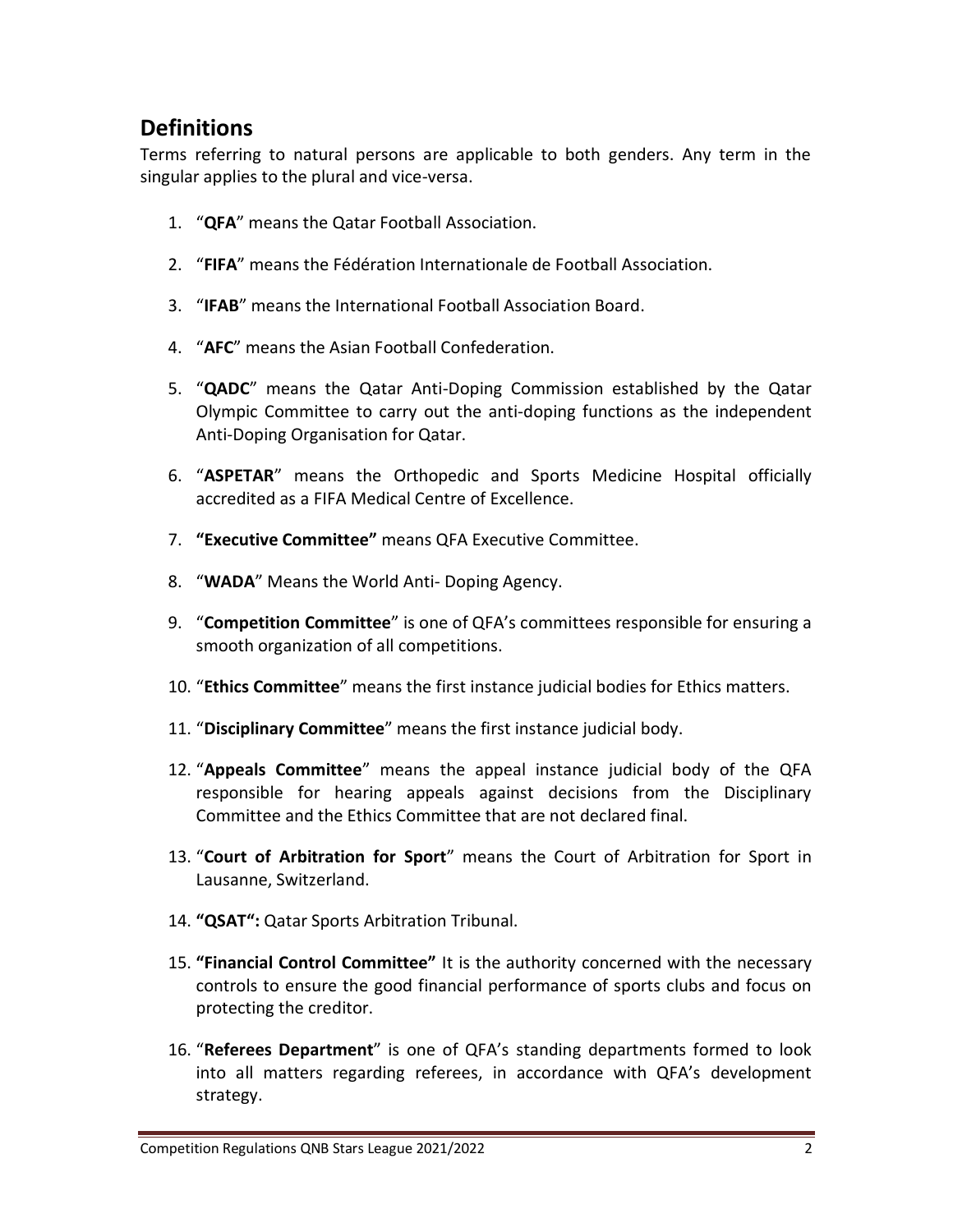- 17. "**QNB STARS LEAGUE**" means the official QNB Stars League Competition in the State of Qatar, defined herein as "Competition".
- 18. "**QSLM**" means the Qatar Stars League Management established by the QFA pursuant to law no. 21 for 2006.
- 19. "**Competition Management**" means the committee formed by QSLM to oversee the competition.
- 20. "**Competition Steering Committee"** is directly responsible for monitoring all organizational and management matters related to the competition affairs.
- 21. "**Regulations**" means the statutes, regulations, codes, circulars and other directives issued by the QFA or QSLM as well as the Laws of the Game.
- 22. "**Circulars**" means the circulars that are issued by QFA and that include alterations applied to the Regulations, following the issuance of these Regulations, during the sport season, as deemed necessary.
- 23. **"QSLM Circulars"** means the circulars issued by the QSLM including all the amendments related to the competition.
- 24. **"Annual Circular"** means the circular issued by the QFA at the commencement of the sports season and related to the number of players and the registration format.
- 25. **"Standards for Using Commercial Marks"** means the standards regarding ways of using the Competition commercial marks and the sponsors' logos in protection of the marketing and promotional rights of all.
- 26. "**Disciplinary Code**" means the QFA Disciplinary Code which includes the infringements to the statutes, regulations, codes, circulars and other directives issued by the various committees and offices of QFA. The Disciplinary Code also includes the appropriate disciplinary measures that are applicable to such infringements and the mechanism for operation of the Appeals and Disciplinary Committees.
- 27. "**Code of Ethics**" means the QFA rules and regulations regarding the code of conduct.
- 28. "**FIFA RSTP**" means the relevant FIFA regulations on the status and transfer of players.
- 29. **"QFA RSTP"** means the relevant QFA regulations on the status and transfer of players.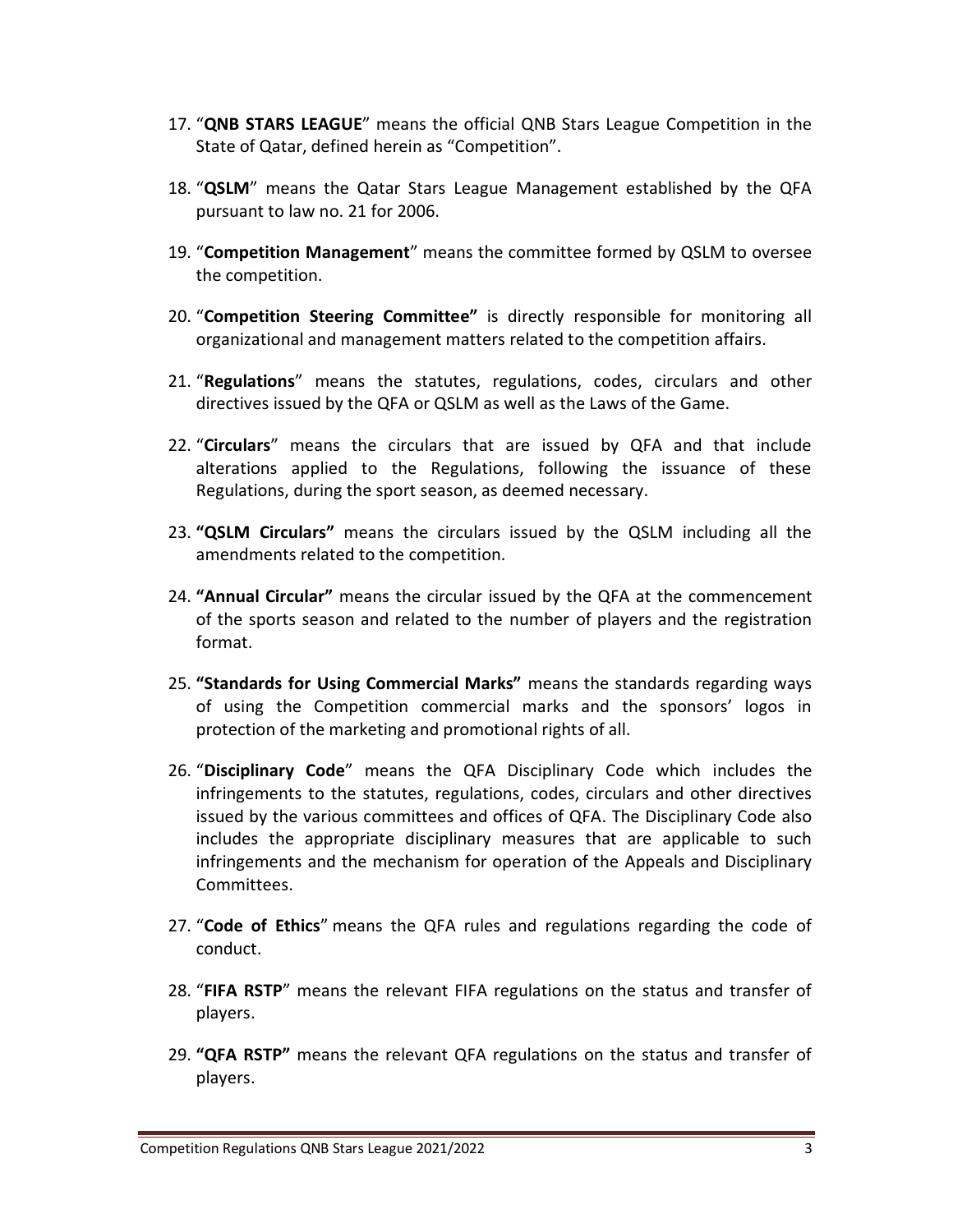- 30. "**Club**" means a football club member of the QFA.
- 31. "**First Division Clubs**" means the clubs that have the right to participate in the first division competitions.
- 32. "**Second Division Clubs**" means the clubs that have the right to participate in the second division competitions.
- 33. "**Sports Season**" means the period starting with the first official match in July and ending with the last official match in May.
- 34. "**U23 Qatargas League**" is an official competition which includes the first Division teams less than 23 years of old.
- 35. "**Official Match**" means a match organised under the auspices of the QFA or QSLM for all of the teams or Clubs under their jurisdiction; the score has an effect on the rights of participation in other competitions unless the regulations in question stipulate otherwise.
- 36. **"Actual playing time"** means the player's participation at any time of the game (fielded-substitute).
- 37. "**Friendly Match**" means a match organised under the auspices of the QFA or any other entity in Qatar for all of the teams or Clubs under their jurisdiction; the score has no effect on the rights of participation in other competitions unless the regulations in question stipulate otherwise.
- 38. **"Pre-Match"** means the timeframe between the arrival of both teams to the venue and the kick-off referee whistle.
- 39. **"Post-Match"** means the timeframe between the referee's final whistle and the departure of both teams from the match venue.
- 40. "**New Club**" means the club that the player is joining.
- 41. "**Former club**" means the club that the player is leaving before joining the new club.
- 42. **"Intermediary Entity"** is an agency, company or any entity performing the intermediary activities.
- 43. **"Both Transfer Windows"** means both time periods during determined by the QFA one year ahead of the next season as per the FIFA Regulations. The first of which is for 12 weeks before the commencement of the sports season, while the second is for one month in the middle of the sports season.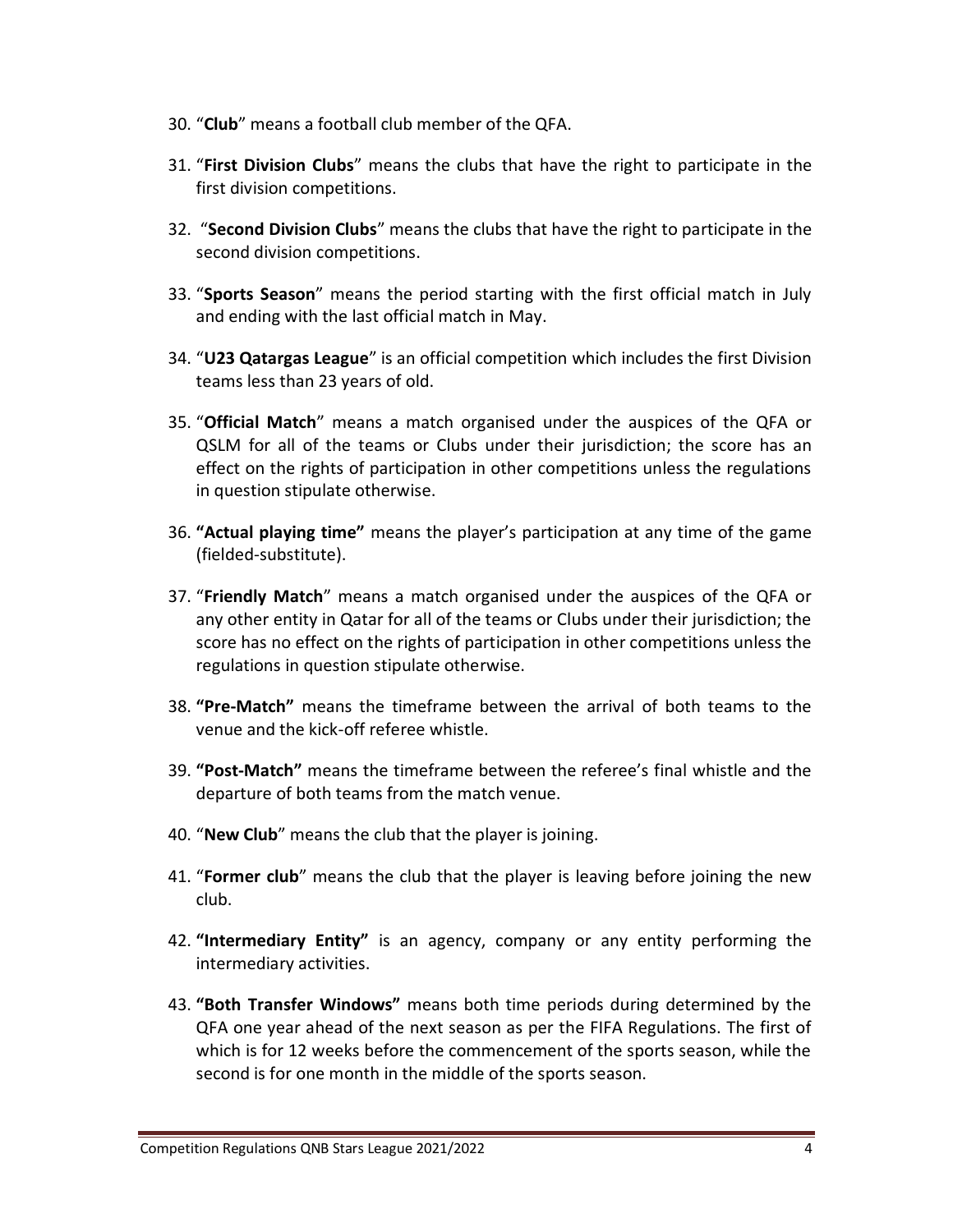- 44. "**Transfer Matching System** (**TMS**)" means a web-based data information system of FIFA with the primary objective of simplifying the process of international player transfers as well as improving transparency and the flow of information.
- 45. "**Organizational Procedures**" means the measures that clubs take in order to furnish all provisions required for organizing Competition matches.
- 46. "**Technical Meeting**" means the meeting held before any football match and attended by the organizers and the managers of the participating clubs.
- 47. "**Press Conferences**" are held before and after Competition matches and are attended by club associates, including officials, coaches and players.
- 48. "**Officials**" means anyone, with the exception of players, performing an activity connected with football at the QFA, QSLM or a Club, regardless of his title, the type of activity (administrative, sporting or otherwise) and the duration of the activity. Managers, coaches and support officials in particular are all officials.
- 49. "**Official Accreditation**" means the accreditation cards that are issued to all officials at and during the Competition and that allow them access to the places designated on the accreditation cards.
- 50. **"Match Officials"** means the match commissioner, the referee assessor, the referee, assistant referees, fourth official and any other individual appointed by the QFA assuming responsibility related to the match.
- 51. **"Administrative Staff"** means individuals who are responsible for their Club's administrative matters with respect to any Competition match.
- 52. "**Technical Staff**" means individuals who are responsible for their Club's technical matters with respect to any Competition match.
- 53. "**Medical Staff**" consists of Club medical officials, provided they are authorized by ASPETAR.
- 54. "**Security Coordinator**" means the security official who is responsible for all safety and security matters at and during the football match he is appointed to oversee.
- 55. **"Doping Test Coordinator**" means the official who is responsible for matters concerning the selection of players and taking blood samples at any chosen Competition match.
- 56. **"Maintaining Order Staff"** means the members that provide logistical support to the match coordinator in order to maintain the security and safety for everyone inside the venue.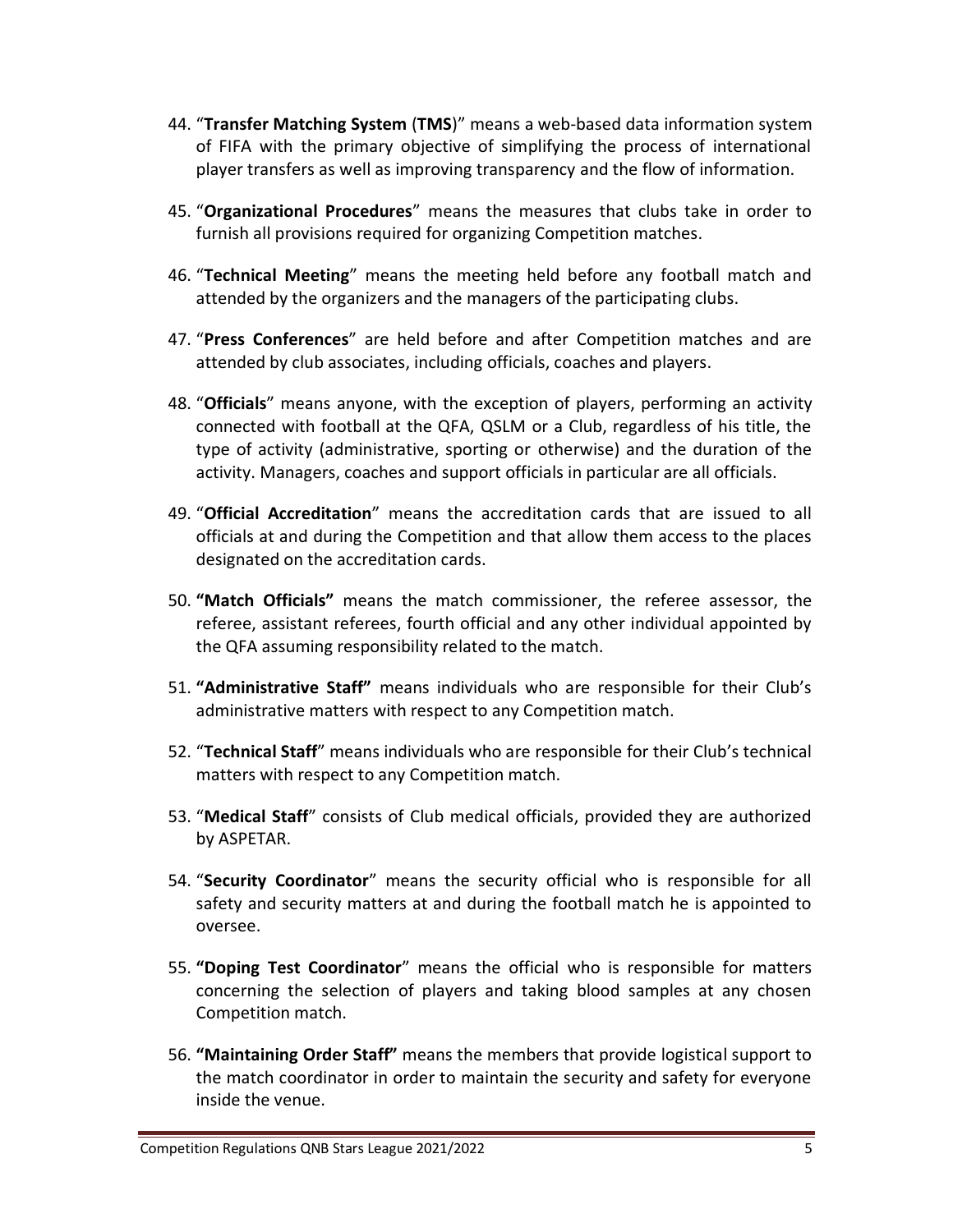- 57. "**Official TV Broadcasting Representatives**" means individuals who represent the official TV broadcaster of Competition matches.
- 58. "**Sponsors and Associates**" means the sponsors, associates and partners that QFA and QSLM enter into a contract with to sponsor a Competition.
- 59. "**Appellations**" means all the names and designations used to designate the relationship between sponsors and the Competition, including official sponsors, partners, official bank, official broadcaster and any other appellations agreed on in marketing the sponsorship and advertising rights in sport Competitions.
- 60. "**Commercial Rights**" means any and all commercial rights that are associated with the Competition and that can be invested commercially, including publicity, advertising, tickets, TV broadcasting, the Internet, and franchising and promotional tights.
- 61. "**Sponsorship and Media Rights**" means any and all the rights regarding the Competition, in any form and under any label; the rights of advertising in stadiums hosting Competition matches, the official Competition program, and the different print and audio media associated with the name of Competition, any commercial marks; and permission to use the Competition logo on teams, promotional gifts and products for sale.
- 62. "**Television Broadcasting Rights**" means any and all the rights regarding live and recorded TV broadcasting, transmission and reproduction of Competition matches and accompanying events, excluding ground stations and satellite TV coded and decoded, cable TV, the Internet, and all other forms of modern TV broadcasting and transmission in all languages.
- 63. "**International Broadcasting Insignia**" means the insignia used in radio/TV broadcasting of Competitions and associated events.
- 64. **"Competition Logos and Emblems"** means all the logos, symbols, marks and emblems associated with the Competition and approved by QFA or QSLM.
- 65. **"Force Majeure"** means unusual and unforeseeable circumstances beyond anyone's reasonable control which result in the stoppage, ban or suspension of a Competition activity.
- 66. **"The Non-Force Majeure"** means any unexpected and unusual event that is caused by an act that results in the suspension, interruption or delay of any of the activities of the competition.
- 67. "**Prohibited Items**" means any articles that must not be brought within the Stadium. Any person in possession of such items will be refused entry to the Stadium.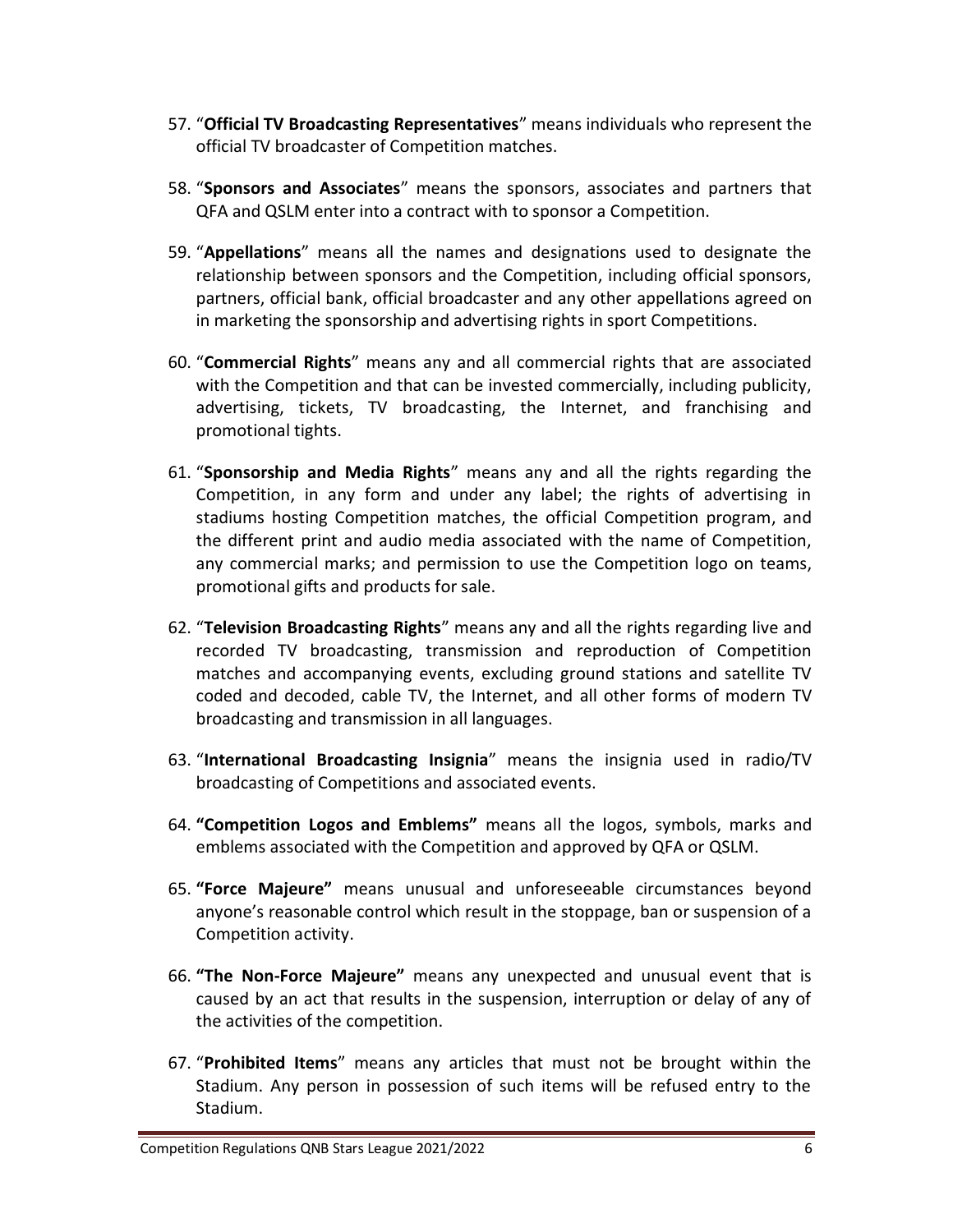- 68. "**Official Facilities**" include all the centres that provide services at and during Competition matches.
- 69. "**ACL**" means the AFC Champions League.
- 70. **"Natural Person"** means the person who represents himself.
- 71. **"Legal Person"** means the person who represents the entity which he affiliates.
- 72. "**Simple Majority**" means a proportion of 50% plus one at least.
- 73. "**Football Development Department**" is entrusted with the task of organizing all Age Category Competitions.
- 74. "**Players and Competitions Affairs Department**" is entrusted with the tasks of organizing football Competitions that are not within the authority of QSLM and players' registration.
- 75. "**National Teams Department**" is entrusted with the tasks of organizing and handling all matters related to the different national teams.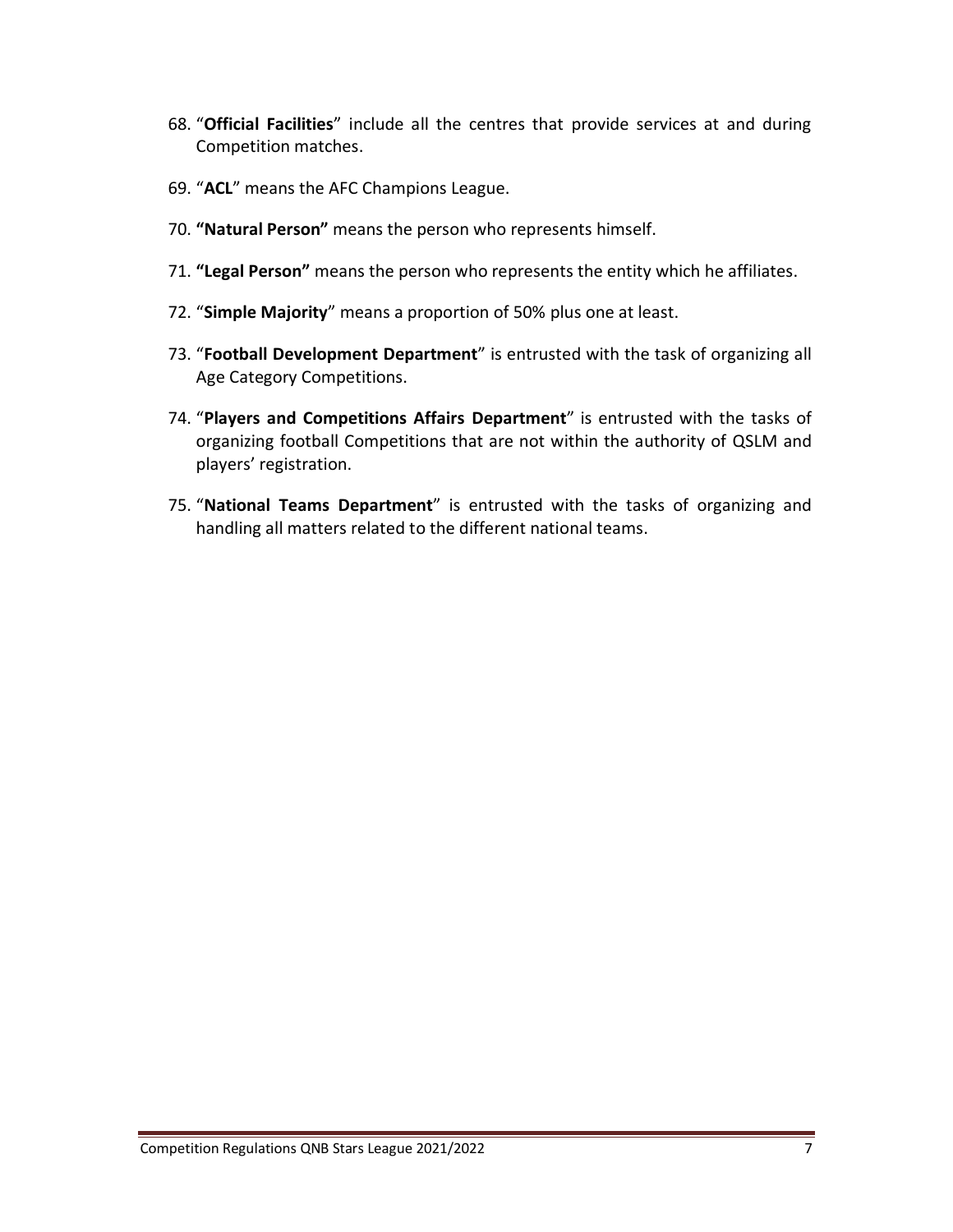### **General Provisions**

- The QSLM is the official owner of the Competition.
- The QSLM organizes and coordinates the Competition.
- The QFA, as original owner of all rights of the Competition, has allocated the right to commercially exploit all connected commercial rights, including, but without limitation, all marketing, sponsorship, advertising, licensing and franchising rights as well as all current and/or future worldwide visual, audiovisual and sound broadcasting rights of still and/or moving images transmitted via radio, television, or current and/or future electronic media (including internet and wireless technology) and any current and future secondary rights deriving there from.
- **EXT** These regulations clarify rights and obligations of the clubs participating in the competition.
- **The Regulations are binding for all members participating in organizing and** hosting Competition matches to comply with the statutes, regulations, codes, circulars and other directives issued by the FIFA, IFAB and CAS.
- Any infringement of these regulations shall be subject to the proceedings of the competent judicial bodies.
- Only the Executive Committee has the right to interpret these Regulations.
- **•** These Regulations supersede all similar preceding regulations issued in 2019/2020.
- These Regulations come into force immediately upon the approval and sanction of the Executive Committee prior to the start of the 2020/2021 season.
- **E** These Regulations are published in Arabic and English. In case there is any divergence in the wording of the two texts, the Arabic text is authoritative.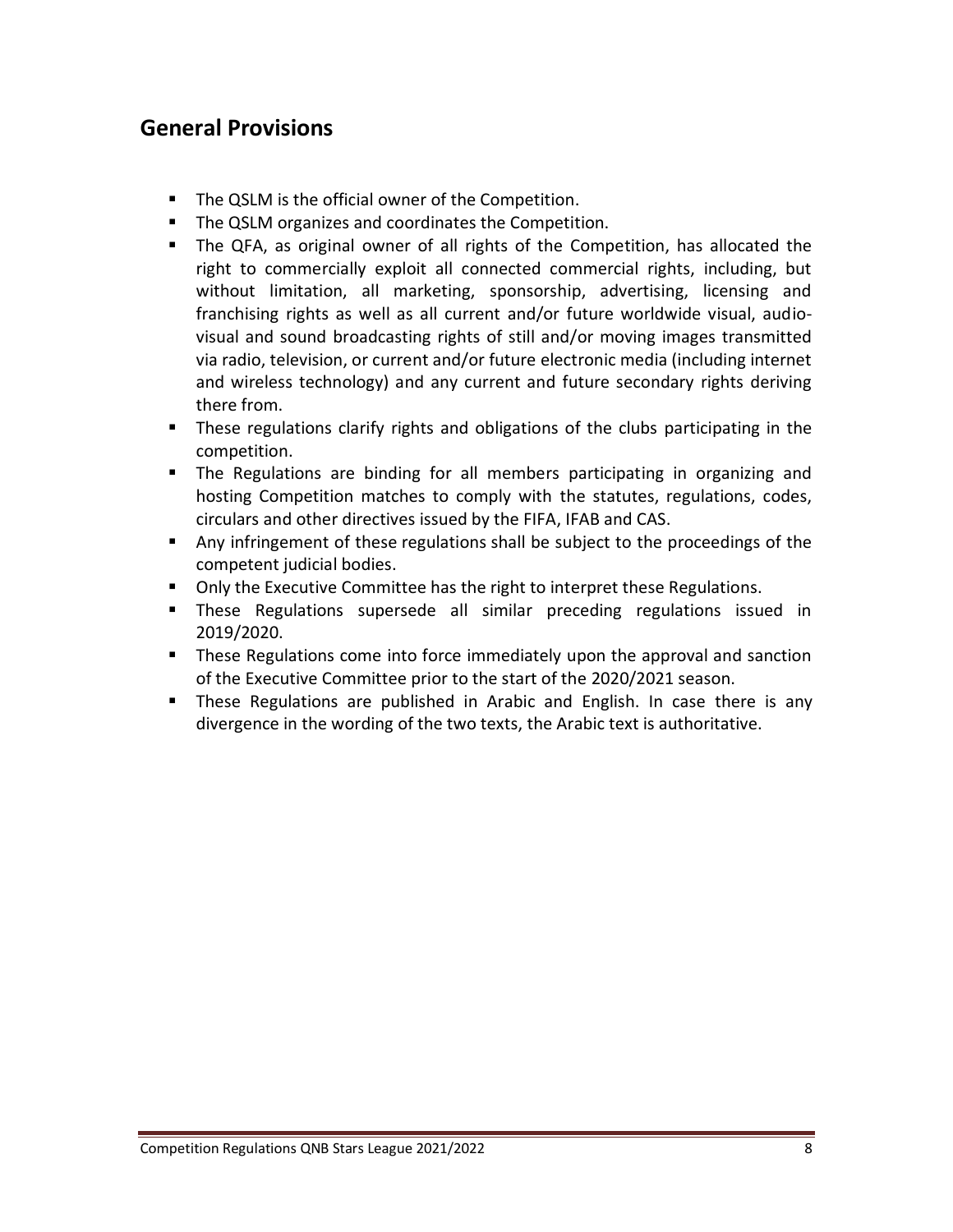# **Section One The Competition Management**

Article 1:

The responsibilities of QSLM shall comprise:

- a) Organizing and managing the Competition.
- b) Preparing a schedule of all Competition matches.
- c) Changing any Competition match dates or venues, or any other organizational matter, as deemed necessary for public interest.
- d) Submitting Competition match results to the Disciplinary Committee for approval.
- e) Referring any infringement regarding organizational procedures to the Disciplinary Committee.
- f) Coordinating with clubs to ensure compliance with the AFC terms and conditions regarding professional football in order to increase or maintain the number of seats for Qataris in QNB STARS LEAGUE and to abide by the terms and conditions of any other external Competition.
- g) Selecting members of the committee in charge of managing the Competition and identifying its tasks and responsibilities based on its specific Regulations

# **Section Two Participating Clubs Terms**

### Article 2:

The clubs eligible to participate in the Competition shall satisfy the following requirements:

- a) Clubs are required to possess a license to participate in the Competition as per the relevant QSLM Club Licensing Regulations as well as the agreements convened between the QFA, the QSLM and/or the relevant clubs. In the event that a club's license is rejected, the QFA Executive Committee may, at the request of the relevant club and based on exceptionally acceptable reasons, allow the club to participate in the competition. The decision of the QFA Executive Committee in this case is final and not subject to appeal.
- b) All clubs must undertake to abide by these Regulations.
- c) All clubs must undertake to provide a detailed and comprehensive financial account from the approved accounts audit, showing the gains, losses, and the budget pertaining to the club's company.
- d) All participating clubs shall agree to comply with the Competition agreements and obligations signed and entered into by the various committees of QFA/QSLM and any other concerned party.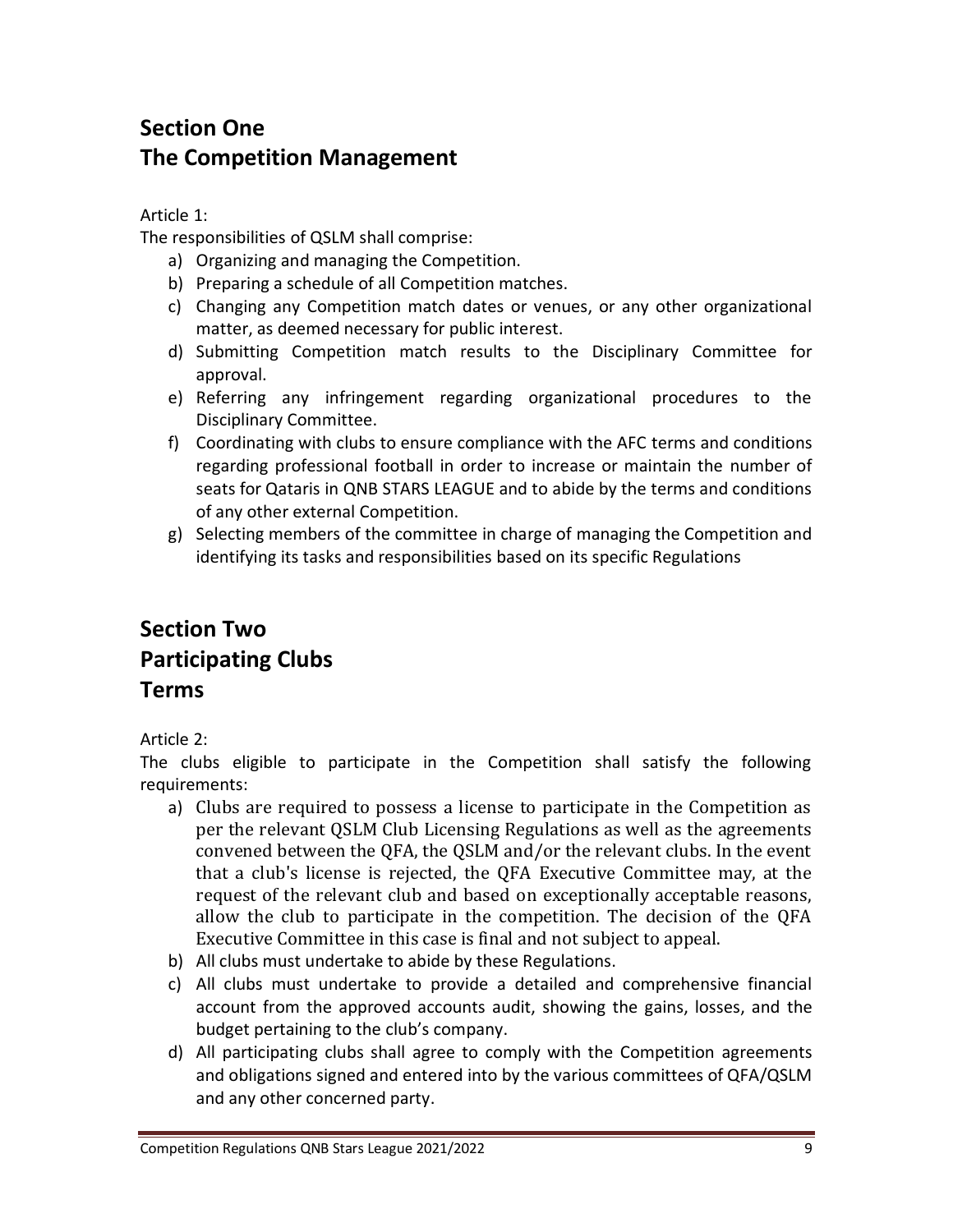e) All clubs must sign the agreement of participation prepared by the QFA and/or QSLM.

# **Obligations**

Article 3:

Upon satisfaction of the terms of participation, clubs shall comply with the following rules and regulations:

- a) Compliance with the Competition agreements and obligations signed and entered into by the QFA different committees and departments with any other concerned party.
- b) Compliance with all the statutes, regulations, codes, circulars and other directives issued by the QFA different committees and departments.
- c) Compliance with the FIFA Laws of the Game.
- d) Compliance with the decisions of QFA regarding administrative or disciplinary matters.
- e) Recognition of the QSAT, if established, and the CAS..
- f) Adoption of a statutory clause specifying that any dispute requiring arbitration involving itself or one of its members and relating to the statutes, regulations, directives and decisions of the QFA or QSLM, FIFA and AFC shall come solely under the jurisdiction of the QSAT, if established, or judicial body of FIFA, AFC and QFA and that any recourse to Ordinary Courts is prohibited;
- g) Commitment to include the strongest team during the season and take the game seriously, regardless of the score results and position in the ranking table.
- h) Adherence to the principle of Fair Play agreed on nationally, internationally and inter-continentally.
- i) Consent to all liabilities that may result from the behaviour and conduct of any Club associates, including players, coaches, administrators, spectators and any other natural or legal person, take all reasonable steps that its members and associated persons, in accordance with the relevant Regulations.
- j) Commitment of the home club to abide by the rights of other clubs when organizing football matches on its ground vis-à-vis players, technical and administrative staff and spectators.
- k) Compliance of the home and visiting clubs with the consideration of the determined fans seats attribution (70% for the home club – 30% for the visiting club).
- l) Compliance de facto with all the requirements and obligations set out in the agreement signed previously with the competition management.
- m) Commitment to attend all meetings, activities, conferences and events organized by QFA different committees and departments.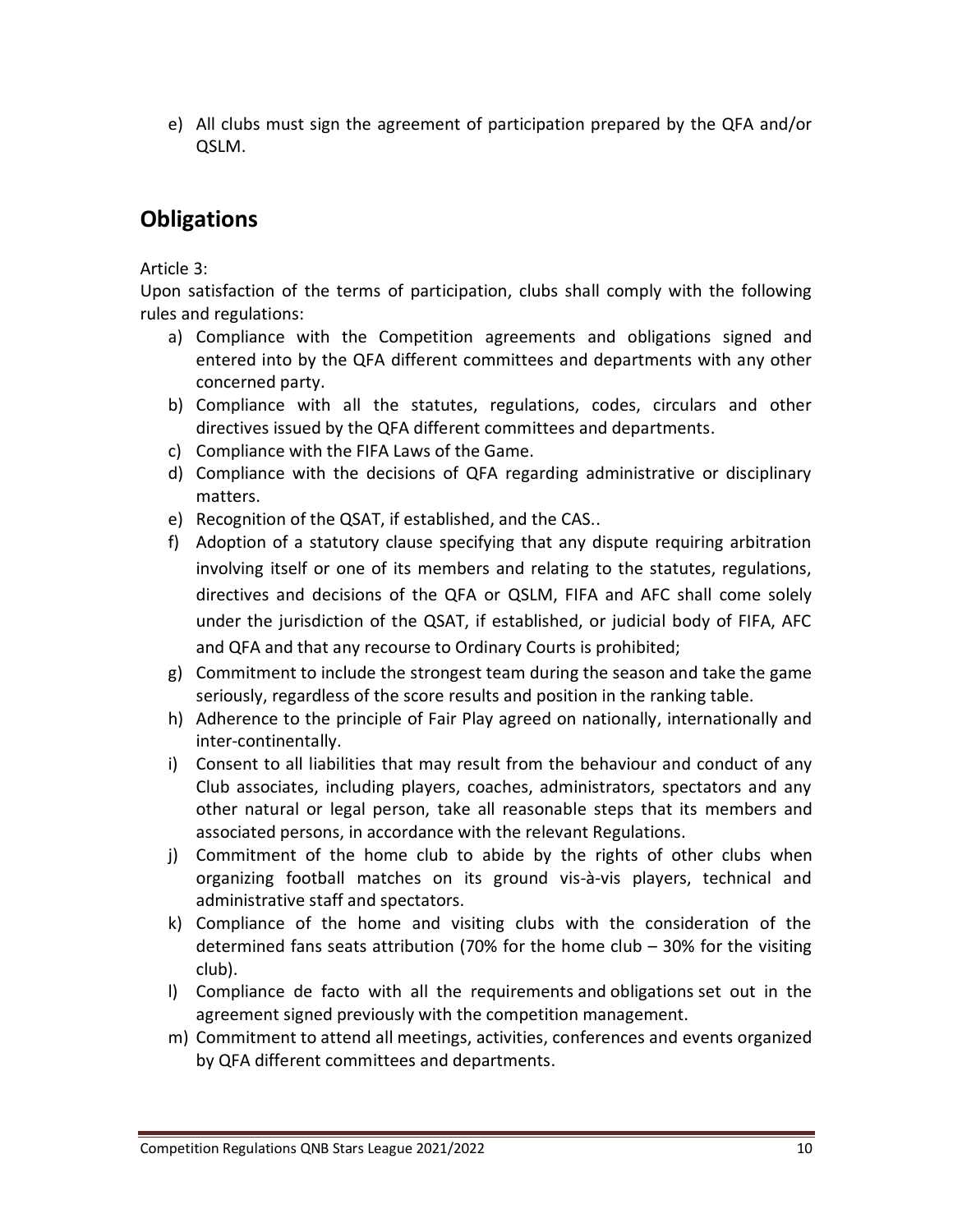- n) Commitment to deal with the media before, during and after football matches, in accordance with the contents of the agreement signed and entered into by the club and QSLM.
- o) Notwithstanding possession of an entry ticket issued by QSLM, the home club shall commit to refuse any person entry to the football stadium and all locations owned, occupied or utilised by the Club.
- p) Commitment of club officials to suspend the official accreditations related to any sports event organized by the QFA or QSLM. In the event of losing the relevant accreditations, the club officials should report this. Sanctions may be imposed upon the club officials for the lack of compliance with this provision.
- q) Commitment to secure a match presentation (announcer) sound system in the stadium.
- r) Commitment to let the main stadium screen at the disposal of the Competition Committee for possible use to display commercials or live match broadcast without replaying any shots from the match.
- s) Commitment not to display the results of other matches on the screen or through a match presentation (announcer).
- t) The Club accreditation cards are issued to the clubs in accordance with the special organizational structure of the club company as well as the officials of the technical and administrative bodies in accordance with these regulations.

### **Rights**

Article 4:

Upon compliance with the terms and requirements of participation, the club shall be entitled to the rights listed below:

- a) The Club shall be notified of any changes, modifications, additions or omissions to the Laws of the Game following official submission of such changes, modifications, additions or omissions to FIFA.
- b) Grant the Club one speaker, however, the Match Commissioner have the right to monitor the game pulling the loudspeaker in the case of non-compliance of the spectators. In all cases, the QFA and the QSLM have the right to increase the number of speakers in the cases they see fit.
- c) Grant the club a chance to defend any of its affiliates before or after the issuance of any disciplinary sanctions upon in accordance with legal procedures and deadlines taking into account the procedure in various judicial committees up to the Court of Arbitration for Sport (CAS).
- d) Taking into consideration there is no clash in the Club's participations in football matches when representing Qatar football in regional continental, and international competitions, in accordance with QFA deems appropriate.
- e) The Club shall be granted its financial rights as a participant in the Competition in a timely manner so that it can settle its financial obligations, in accordance with the plans previously agreed upon.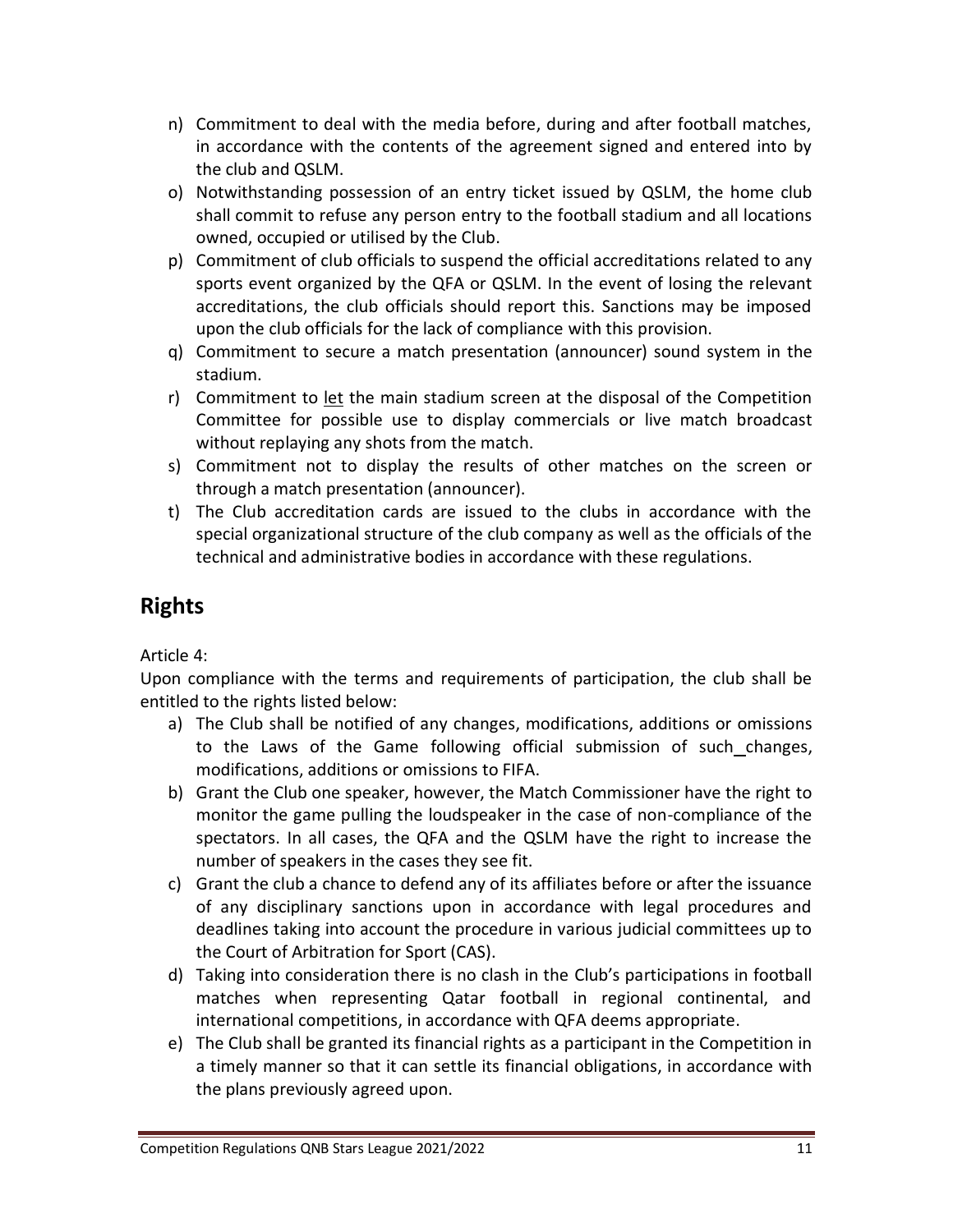- f) The Club shall receive official notification ahead of the times of all meetings, activities, conferences and events organized by the various committees and of QFA.
- g) The Club shall use the match presentation (announcer) up to 30 minutes prior to the start of the football match.
- h) If entitled to, QNB STARS LEAGUE champion shall participate in the AFC Champions League, in accordance with AFC regulations.
- i) In case one club wins the QNB STARS LEAGUE and the Emir Cup, the club that occupies the second place in QNB STARS LEAGUE shall be entitled to participate in the AFC Champions League, in accordance with AFC regulations. Club nomination shall be based upon QNB STARS LEAGUE classification.
- j) No Club shall be allowed to participate in more than one external competition.

# **Section Three Competition Format**

Article 5:

In accordance with the League Regulations, Competition home and away matches shall be played wherein each team plays two matches against the other teams, one as a home club and the other as guest with a total of 22 matches in total.

Article 6:

In accordance with the League system, three (3) points shall be awarded for a win, one (1) point for a draw and zero (0) points for a loss.

Article 7:

The clubs participating in the Competition shall be ranked on the basis of the points accumulated by each participating team from all League matches played as follows:

- a) The team with the greater number of points in League matches shall win QNB STARS LEAGUE.
- b) The team ranked  $12<sup>th</sup>$  in the QNB STARS LEAGUE shall relegate to the second division.
- c) The team ranked  $11<sup>th</sup>$  in the QNB STARS LEAGUE shall participate in a play-off match versus the runner-up of the second division league in order to determine the team participating in the QNB STARS LEAGUE.
- d) In the event a final tie between two teams from the play-off match, the game shall continue on [extra time](http://en.wikipedia.org/wiki/Extra_time) of thirty (30) minutes with two periods of fifteen (15) minutes each. If the winner is still not decided, then the penalty kick procedures will apply.
- e) In the event that two teams or more accumulate an equal number of points competing for the first place, the following criteria shall be used successively to break the tie**:**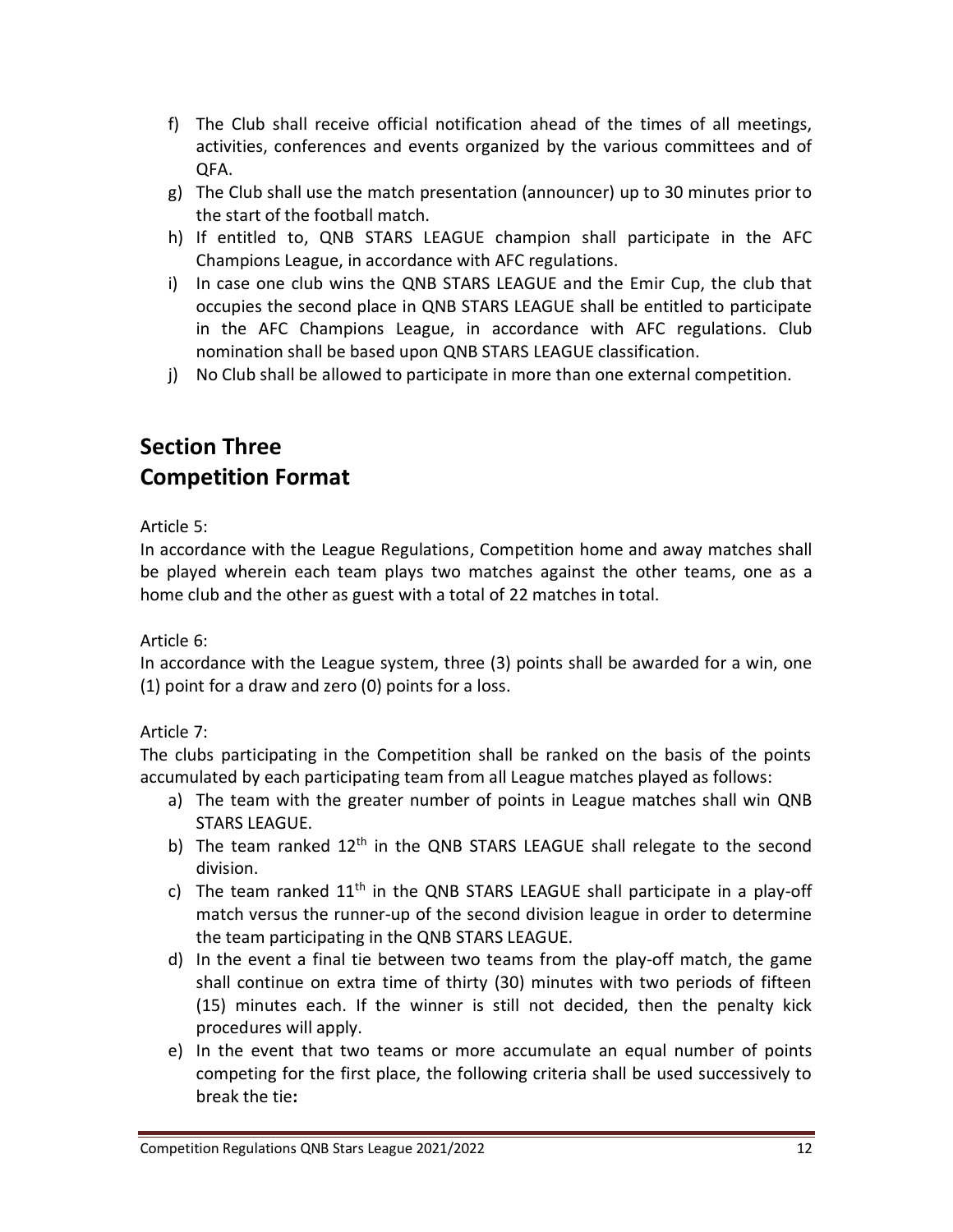- 1. The goal difference based on goals scored in the concerned teams matches (direct encounters).
- 2. The goal difference based on all matches played.
- 3. The overall number of goals scored in matches played.
- 4. Total number of wins in all Competition games.
- 5. The number of yellow and red cards received (1 point for a single yellow card, 3 points for a direct or indirect red card. In the case of a direct red card as a result of a yellow card, 4 points for a yellow card followed by a direct red card)
- 6. The toss of a coin.
- f) In the event that two teams or more accumulate an equal number of points in all other cases, the following criteria shall be used successively to break the tie**:**
	- 1. The goal difference based on all matches played.
	- 2. The overall number of goals scored in matches played.
	- 3. The goal difference based on goals scored in the concerned teams matches (direct encounters).
	- 4. Total number of wins in all Competition games.
	- 5. The number of yellow and red cards received (1 point for a single yellow card, 3 points for a direct or indirect red card. In the case of a direct red card as a result of a yellow card, 4 points for a yellow card followed by a direct red card)
	- 6. The toss of a coin.

# **Section Four Match Organizing Procedures**

Article 8:

The Competition Management will use the following countdown schedule for all competition games:

| Time before kick-off | <b>Procedures</b>                                         |
|----------------------|-----------------------------------------------------------|
| 120 minutes          | Arrival of the General Coordinator                        |
|                      | Completion of security check and inspections/ Opening of  |
|                      | stadium gates                                             |
| 90 minutes           | Arrival of the Match Commissioner in the field            |
| 90 minutes           | Arrival of referees                                       |
|                      | Arrival of the two teams                                  |
|                      | Submission of the start list by the two teams             |
|                      | Visit of the Match Commissioner and the fourth referee to |
|                      | the dressing rooms                                        |
| 70 minutes           | Submission of final team sheet, signed by the coach and   |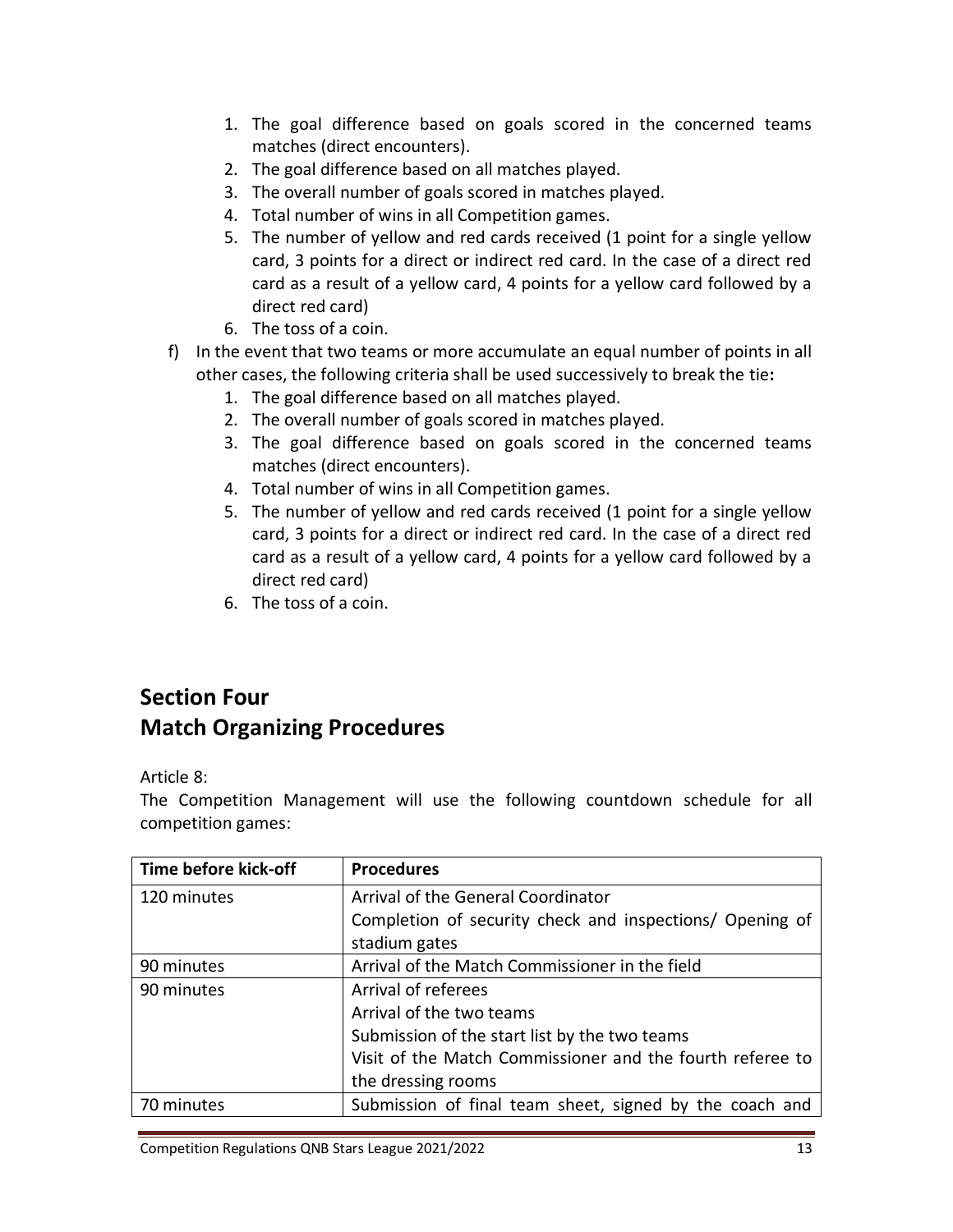|                                                                                       | team manager, to the Match Commissioner                        |
|---------------------------------------------------------------------------------------|----------------------------------------------------------------|
| 65 minutes                                                                            | Distribution of the start list                                 |
| 60 minutes                                                                            | Watering pitch if necessary                                    |
| 50 minutes                                                                            | Player warm up                                                 |
| 20 minutes                                                                            | Completion of player warm up and return to dressing rooms      |
|                                                                                       | The pitch may be watered if necessary                          |
| 18 minutes                                                                            | Announcing the start list                                      |
|                                                                                       | Ensuring flags and ball boys are available                     |
| 07 minutes                                                                            | Arrival of the substitutes and officials to the reserve bench  |
| 06 minutes                                                                            | Inspection of players' kits by referees                        |
| 04 minutes                                                                            | Entrance of the Ball boys carrying the Fair Play Flag followed |
|                                                                                       | by the general coordinator, referees and players               |
| 03 minutes                                                                            | Commencement of the opening ceremony, including players        |
|                                                                                       | lining up in front of the VIP Tribune, players shaking hands   |
|                                                                                       | with counterparts from the competing team, shaking hands       |
|                                                                                       | with the referees                                              |
| Zero minute                                                                           | Match kicks-off                                                |
| +50 minutes                                                                           | The grass may be watered if necessary                          |
| The half-time interval shall last for fifteen (15) minutes only following the whistle |                                                                |
| announcing the end of the first half.                                                 |                                                                |

#### Article 9:

The Match Commissioner shall be responsible for the preparation of the Match List after receiving the Team Sheets of the two competing teams from the concerned official.

#### Article 10:

Following a site visit to the home and away teams' dressing rooms, the fourth referee shall ensure the names are correct.

#### Article 11:

The Match List shall include the names of the 11 starting players, the goalkeeper, the team captain, the substitutes, the coach and the team administrator who are allowed to sit on the substitutes' bench for each of the two competing teams.

#### Article 12

The list of names of players taking part in a Competition game may be altered after submission of names and prior to the game. In such a case, the following conditions must be observed:

a) In the event one of the eleven (11) players registered in a Match List is unable to participate for any reason, the player may be replaced by one of the seven (7) substitutes. Adding the name of a new player to the list of substitute players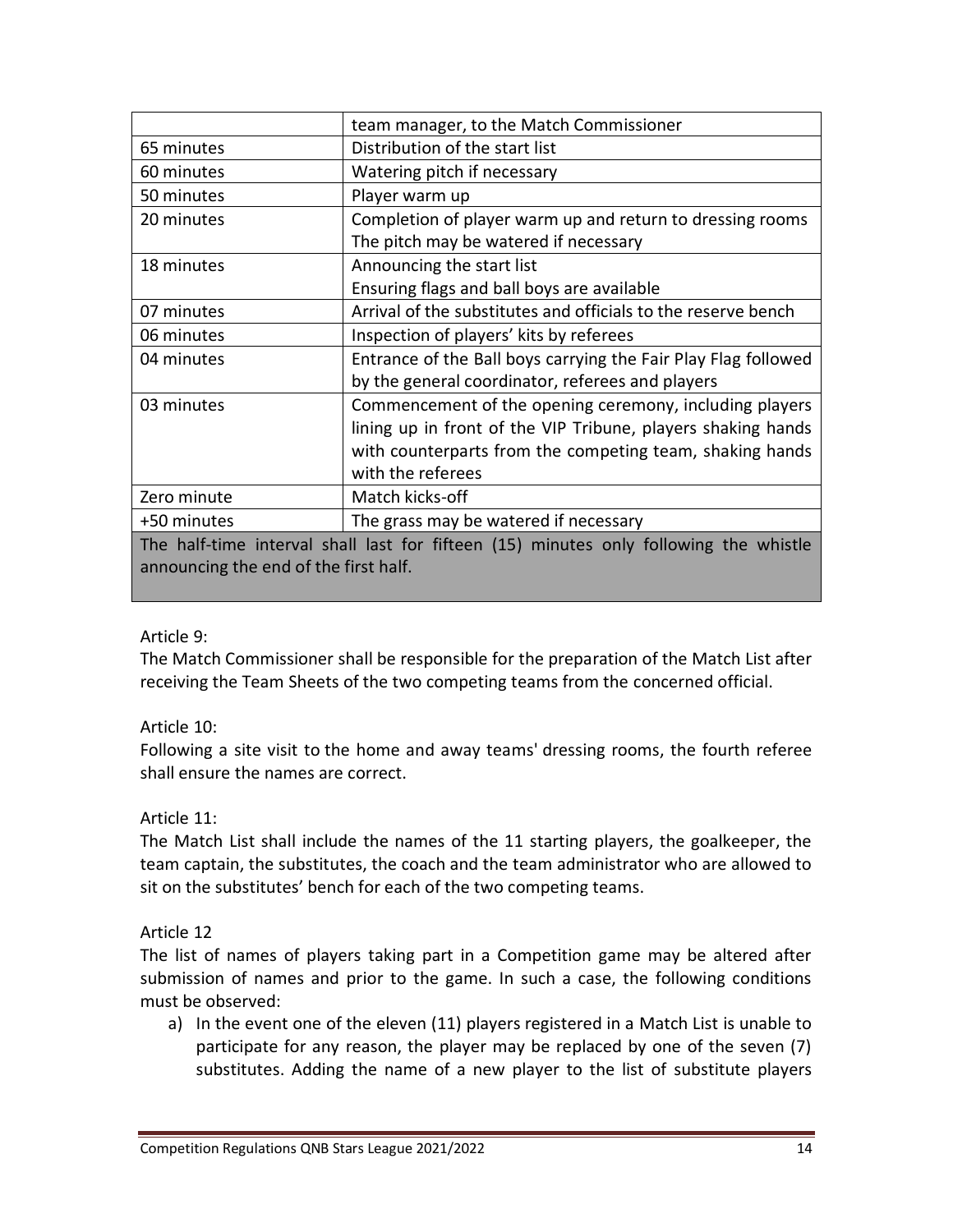shall not be permitted to the list, except if the player incapable of playing is the goalkeeper.

- b) In the event a substitute player is unable to participate for any reason, he may not be replaced by a player registered in his Team's Sheet approved by QFA, except if the goalkeeper is the player who is incapable of playing.
- c) It is possible to delete and change any player from the starting list of the match after it has been confirmed by the team official before the time specified in the countdown for its delivery or confirmation in the electronic system (Comet), and this is by virtue of a written letter that includes the timing of the change request. The eliminated player cannot be re-registered in the match list.
- d) In the event the player whose unable to participate is the main or substitute goalkeeper, he may be replaced by another goalkeeper registered in his Team's Sheet approved by QFA.
- e) No addition may be included after submission of the final list as per the timing stated in the official match countdown with the exception of the goalkeeper.

### Article 13:

Fifteen (15) minutes after the match, a report shall be submitted comprising any misconduct or other incident that occurred at and during the match.

#### Article 14:

Given that any player registered in his club's team sheet is entitled to participate in QNB STARS LEAGUE and U23 Qatargas League Competition during the same season, the following conditions must be observed:

- a) Any player playing one half of the match or less with his team in a QNB STARS LEAGUE Competition shall be allowed to participate in his team's next match in U23 Qatargas League.
- b) Any player playing more than one half of the match with his team in a QNB STARS LEAGUE Competition shall not be allowed to participate in his team's next match in U23 Qatargas League, except if the period between the two games **is two** days, including the day of the first match.

**Example**: If the player participated in a match on Saturday, then the next match he is eligible to participate in will be on Monday.

#### Article 15:

To enable clubs to benefit from Age Category players (under 18), the latter may be allowed to participate in Competitions, provided the following conditions are observed:

- 1. Utilizing Age Category players (under 18) in all First Division Competitions, subject to the provision regarding the number of Resident Players in each match.
- 2. The participation of any age category player (under 18) in all First Division, U23 and same Age Category Competitions shall not exceed six (6) actual during the same calendar year.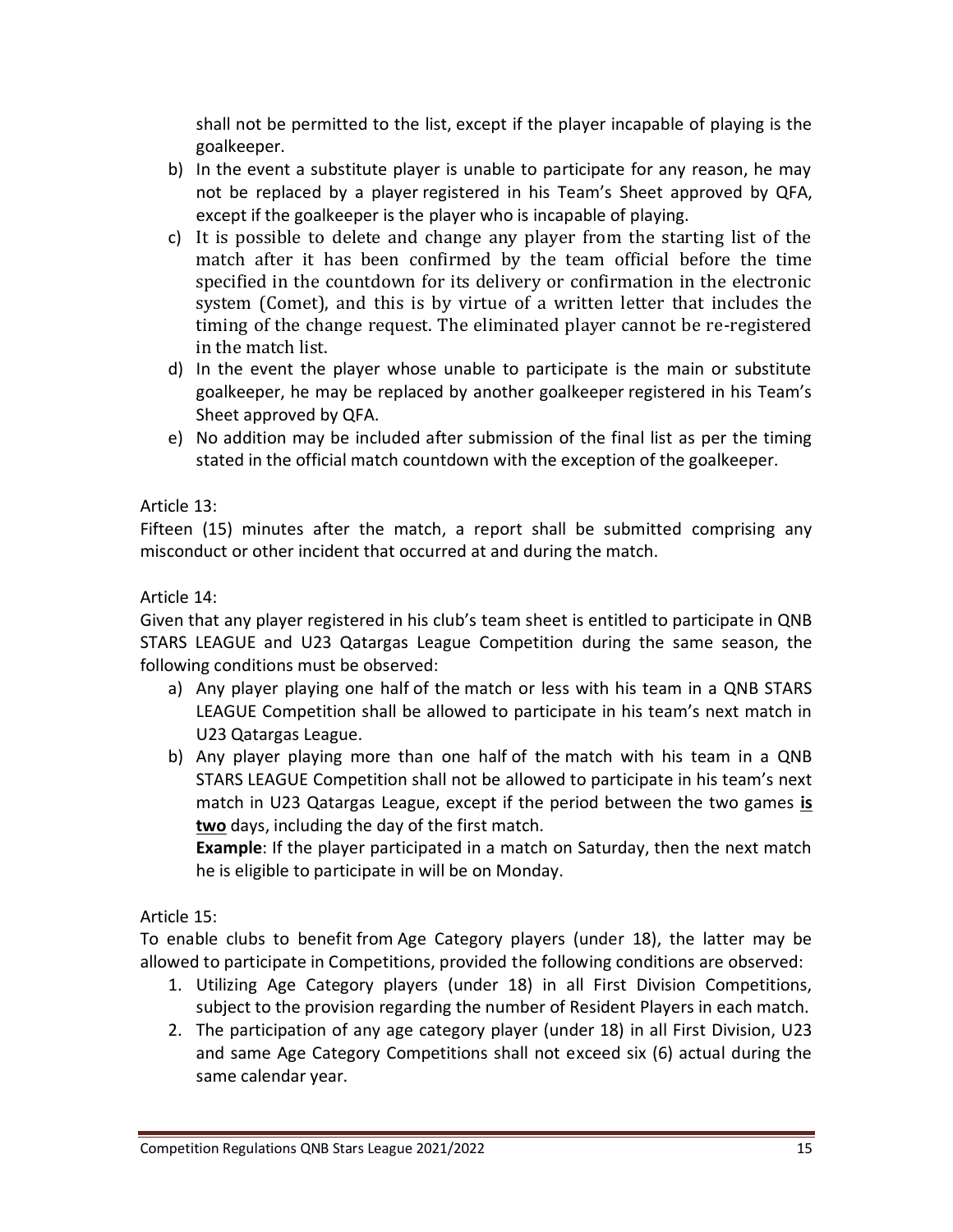3. In case an Age Category player (under 18) has actually participated in a First Division match, a period of two days, including the day of the first match, must elapse before the player can participate in any other match in any other category.

**Example**: If the player participated in a match on Saturday, then the next match he is eligible to participate in will be on Monday.

- 4. The participation of any Age Category player (under 18) in one half-match or less in any match played by his team shall not be considered an actual participation.
- 5. The participation of any Age Category player (under 18) in more than one halfmatch in any match played by his team shall be considered an actual participation.
- 6. If a player of the age category (under 16) is required to participate in the first team competition an application should be in place to promote the player to under 18 age category.

# **Section Five Technical Terms Technical Rules of the Competition**

Article 16:

- a) All Competition matches shall be played in accord with the Laws of the Game as issued by FIFA.
- b) In case there is any divergence in the conceptualization or interpretation of any article of the Law of the Game, the English text is authoritative.
- c) Each team shall consist of eleven (11) players, including the goalkeeper.
- d) A match may start if either team consists of seven players, including the goalkeeper.
- e) Up to a maximum of five substitutes may be used in any match played in an official competition, provided to perform the five substitutions during three stoppages during the match, noting that halftime is not included among the three stoppages.
- f) Each club is permitted to use an additional substitution (sixth substitution) when the match reaches extra time (regardless of the fact that the team has used the maximum number of substitutions allowed). In the event the team didn't use the maximum number of substitutions allowed, the team may use them during the extra time.
- g) The implementation of the cooling break system by stopping the match for one minute during each half, in the 30<sup>th</sup> and 75<sup>th</sup> minutes, in coordination between the referee and the match commissioner.
- h) The number of substitute players who are registered and seated in the reserve bench must not exceed twelve (12) players.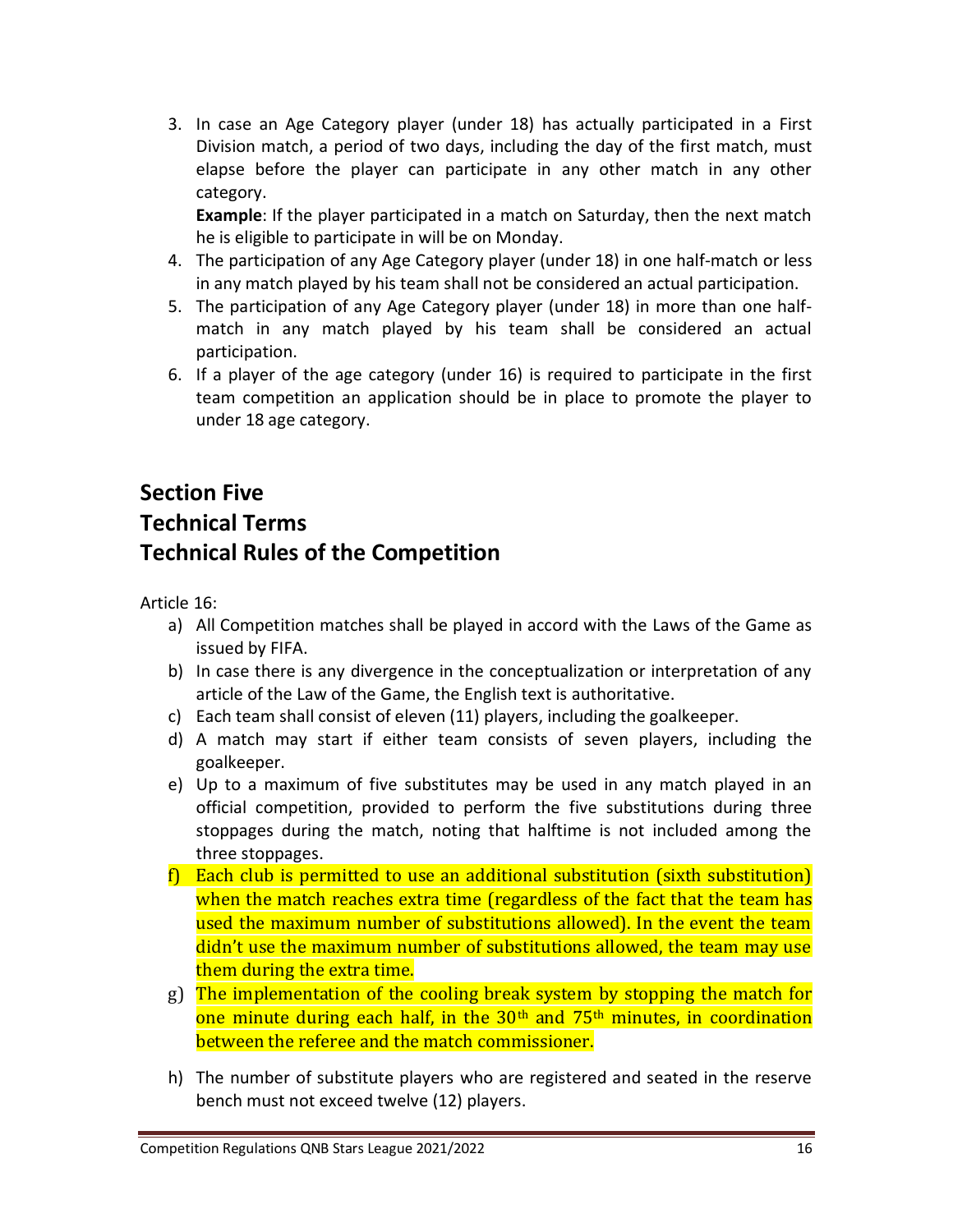i) A player may not participate in any official competition organized under the auspices of QFA unless a personal registration card issued by QFA is submitted to the referee.

### Article 17:

- a) The match officially lasts 90 minutes, split into two 45-minute halves with a halftime break of 15 minutes.
- b) The two competing teams shall enter the field together after the half-time break.
- c) An extra 30 minutes shall, if applicable, be split into two fifteen (15) minute halves, with a five (5) minute interval between the normal paying time and the extra time. No break shall be given between the two halves of extra time.

#### Article 18:

The field pitch must meet international standards, in accordance with the requirements outlined in the Law of the Game.

### Article 19:

The field pitch must be prepared in accordance with the requirements that guarantee player safety.

### Article 20:

Prior to the start of the game, the Match Commissioner or his deputy shall ensure the field pitch meets all the requirements specified in the Law of the Game. In the event the field pitch does not meet these requirements, the Match Commissioner may ask the management of the home club to conduct the necessary alterations. If the home club is not able to make the alterations within the time specified before the game starts, a report may be submitted to the disciplinary committee.

#### Article 21:

Watering and cutting the football turf pitch must be approved by the head-referee and the Match Commissioner, in accordance with the FIFA Regulations, with the provision that the cutting of the football turf must satisfy the requirement that the length of the turf is 20 to 22 millimeters.

#### Article 22:

The allocation of a bench for each of the two administrative and technical staff as well as the substitutes with the left bench for the home team while the right for the visitors, in the case of organizing the match on neutral venue, the left bench to be allocated to the team mentioned first in the game list.

#### Article 23:

A technical area shall be situated in front of each reserve bench and the two technical areas will be at the same distance from the midpoint of the pitch.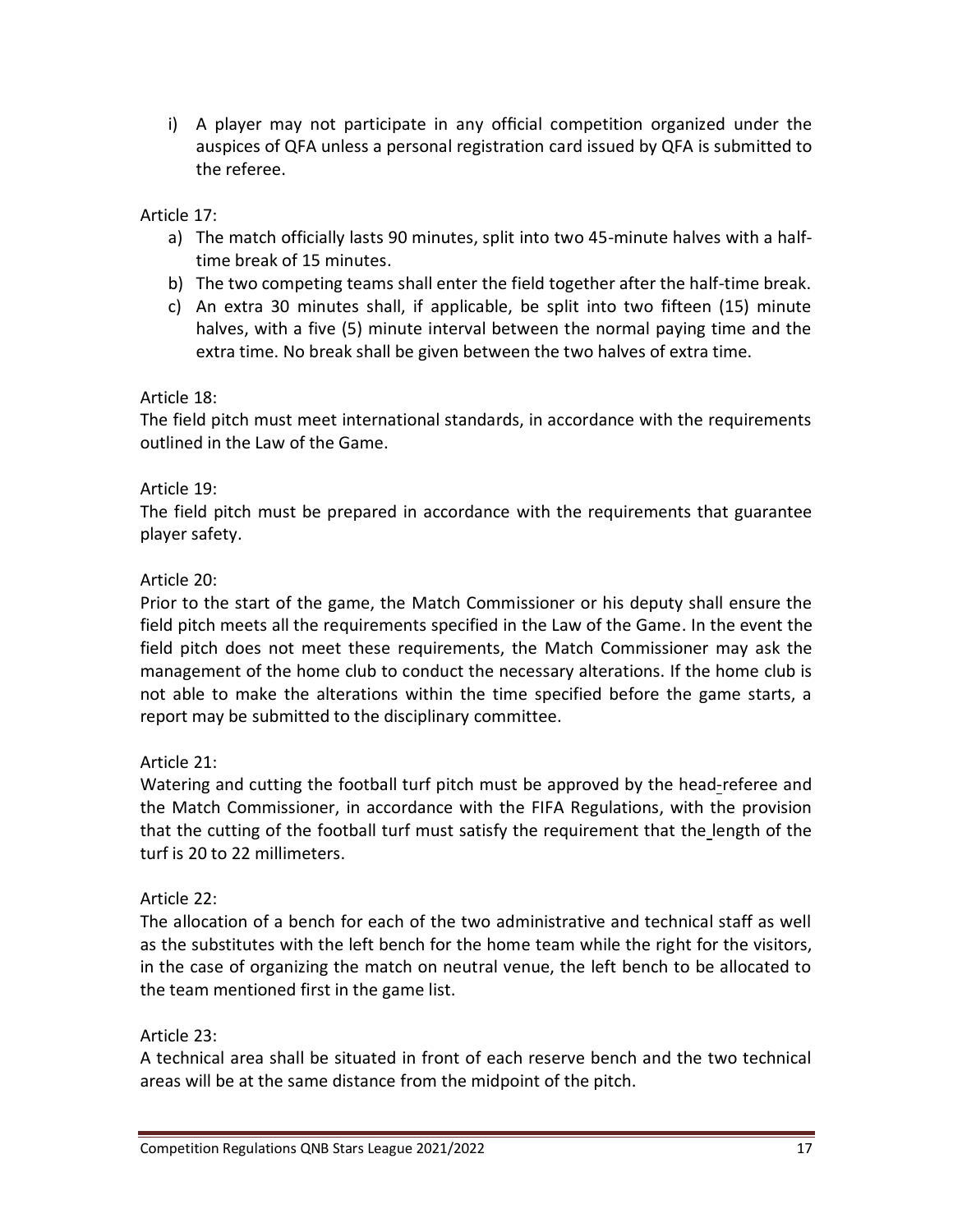### Article 24:

The reserve bench shall consist of at least sixteen (16) comfortable seats allocated to the administrative and technical staff and substitute players.

### Article 25:

The two teams shall enter the pitch from behind the Fair Play Flag with the home team to the left of the flag and the guest team to the right.

### Article 26:

The colors of the uniforms worn by administrative and technical staff and substitute players must be clearly distinguishable from the colors of official players and referees.

### Article 27:

The two competing teams shall be allowed to warm up in the pitch prior to the start of the match if the weather conditions permit and at the discretion of the Match Commissioner. A team may not warm up if the technical officials see otherwise.

### Article 28:

Warm-up areas shall be designated for each team's substitute players at and during the match. The warm up area will be situated near the team's reserve bench. Except for the goalkeeper, the players will not be allowed to use a ball.

### Article 29:

The fourth referee is entitled to ask the players to return to the substitute bench if actual warm up does not take place.

#### Article 30:

No more than two technical officials shall oversee the warm up.

#### Article 31:

Specific balls shall be approved for use in all Competition matches in coordination with the approved company.

### Article 32:

The ball or balls to be used in all official matches shall comply with the requirements outlined the Laws of the Game.

#### Article 33:

At and during all official matches, ten (10) balls shall be available for use in each approved stadium prior to the start of the game.

#### Article 34:

A sufficient number of balls approved by QFA shall be made available for use in trainings to each club participating in the Competition prior to the start of the season.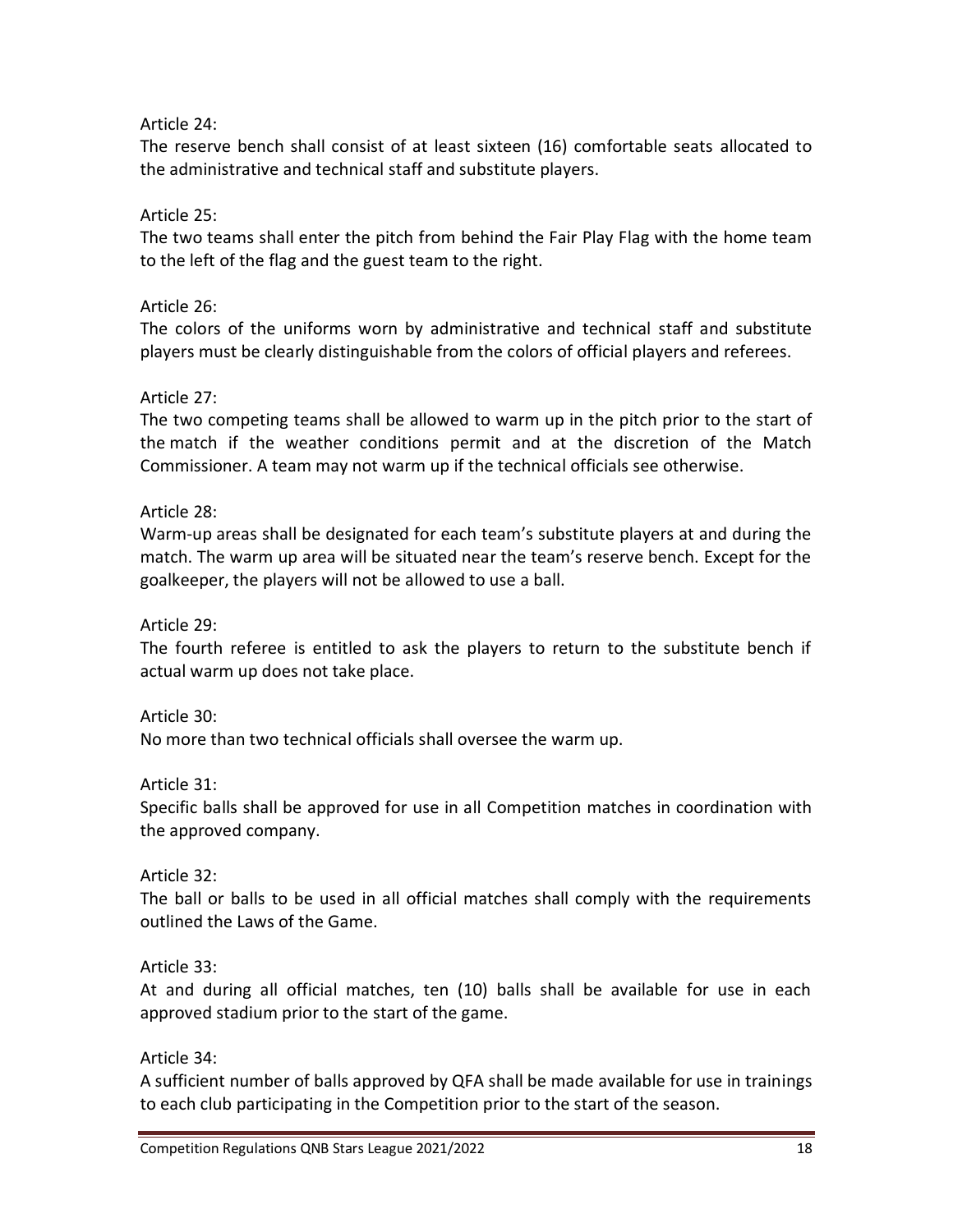Article 35:

Balls that are not approved by QFA may not be used in warm up or official Competition matches.

Article 36:

To get the required approval, the clubs participating in the Competition shall identify their official stadiums at least thirty (30) days prior to the start of the competition, provided the stadium complies with the terms and conditions specified by the Competition management. In the event a stadium is not identified, the Competition management reserves the right to determine the stadium it deems appropriate.

Article 37:

The Competition management shall receive the stadium at 8:00 a.m. the day the match is scheduled for in order to start necessary arrangements.

# **Section Six Players' Equipment**

### **Colors**

Article 38:

Each club shall choose the main color of its team's uniform and a reserve color, in addition to a third color.

Article 39:

The club must wear the uniform approved at the technical meeting throughout the match, provided all the kit items carry the same trademark.

Article 40:

Each club shall bring two colors to the stadium, a first-choice color and a reserve color, prior to the Competition game.

Article 41:

The national flag of Qatar shall not be stitched or printed on the shirts used by any team participating in the Competition.

Article 42:

Players may not wear uniforms composed of more than three (3) different colors. This rule does not apply to numbers and letters.

Article 43:

In case three (3) color uniforms are used, one of these colors must be the main color and other two secondary colors.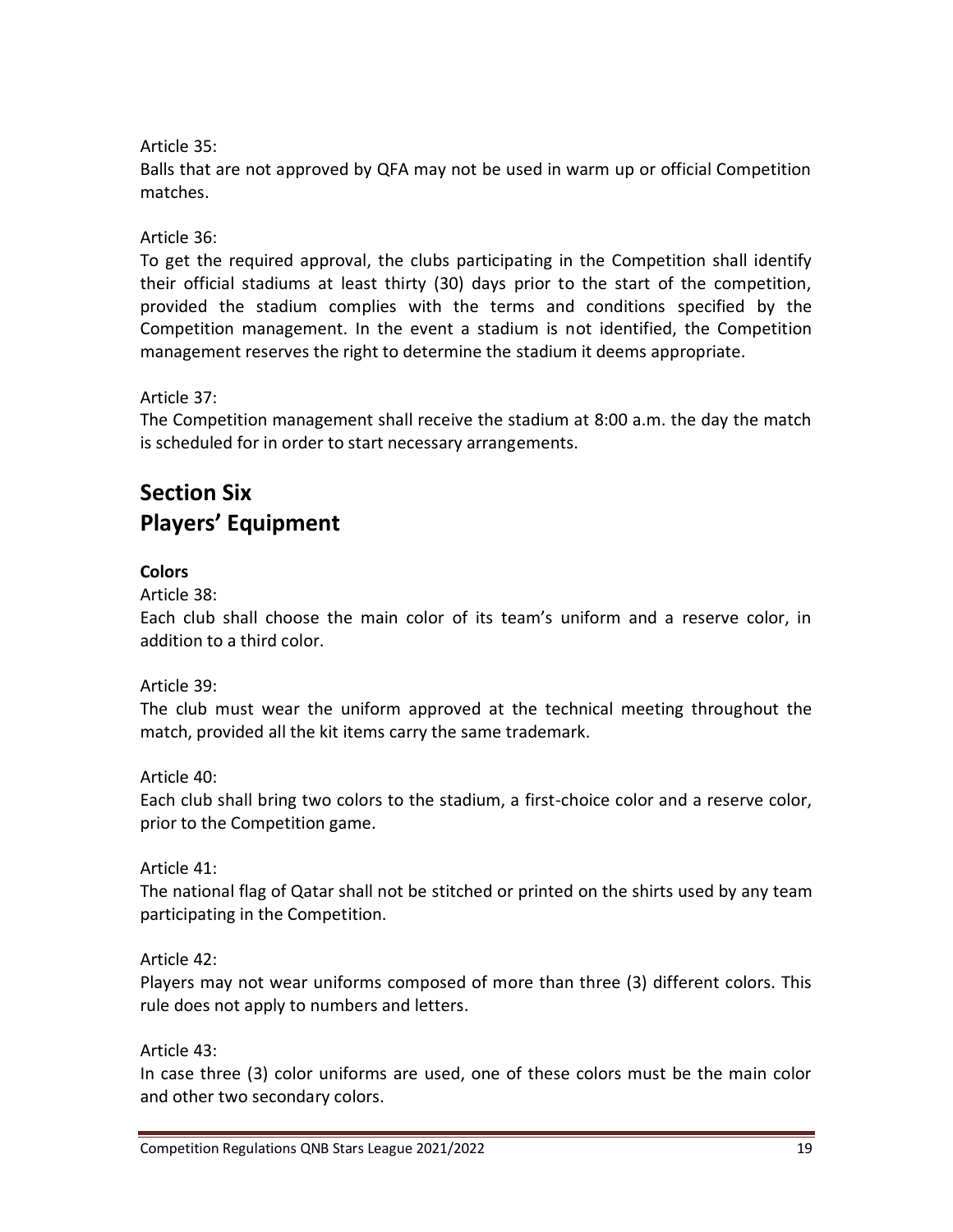Article 44:

A fourth color may be used to adorn letters and numbers printed on the uniforms provided its does not take much space.

Article 45:

The main color must be clearly predominant on the front and back of the shirt.

Article 46:

- 1. Players' names must be printed on the backside of the shirt in a color that is different from that approved for the team.
- 2. A player may assign his match shirt number to one of his team players who was first registered within the team sheet, provided that it is only during approved transfer periods.

Article 47:

Players' names must appear on the upper part of the back of the shirt used. The names may be moved to the lower part in the event of an agreement with a sponsor.

Article 48:

The colors of the uniforms worn by each team's main and substitute goalkeepers must be identical, but clearly distinguishable from the colors of the two teams' players and the referees.

Article 49:

The colors of the uniforms worn by the outfield players must be clearly distinguishable from the colors of the two teams' players and the referees.

Article 50:

Sticker bands placed on the socks in colors that are clearly distinguishable must not be worn.

#### **Numbers**

Article 51:

The uniforms worn by each team's players must be numbered in consistency with the numbers designated for each player in the club's Team Sheet approved by QFA for the same season.

Article 52:

The club may discard or lend the number of an excluded player to another player.

Article 53: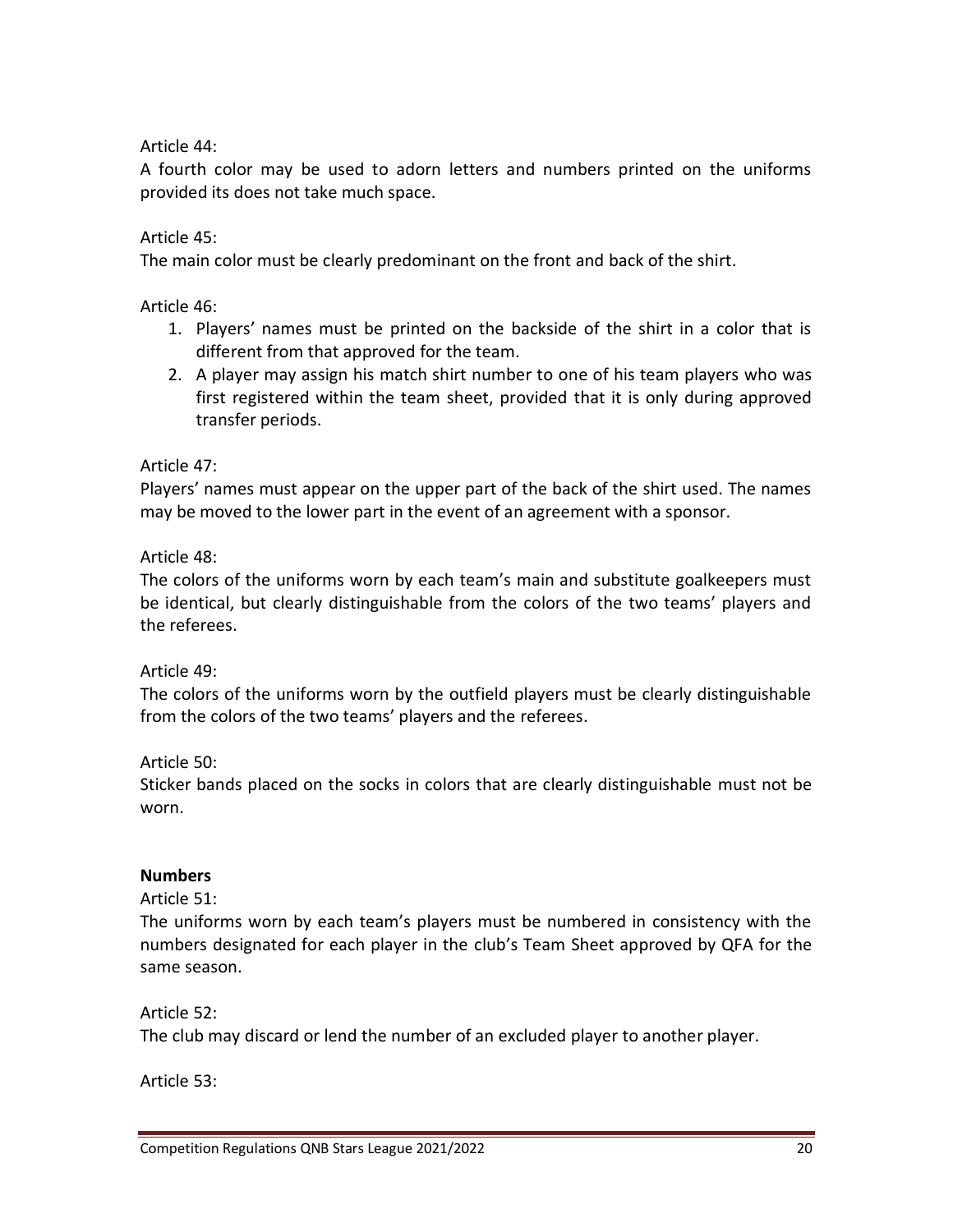The numbers must appear clearly legible on the back of the shirt, raised 25.5 centimeters high at the center.

Article 54:

The colors of the numbers shall be clearly distinguishable from the colors of the uniforms so that they appear clearly legible from a reasonable distance and on TV screens.

Article 55:

The colors used for numbering shall be the same for all players of the same team and may be adorned with an additional color.

Article 56:

Except for the Club's logo, no promotional material shall be displayed on the numbers.

Article 57:

The number must be a whole number between 1 and 99 taking into consideration the following:

- a) Any higher number shall not be permitted. Number 1 may only be worn by a goalkeeper.
- b) Players registered in the first/reserved category, shall commit to their assigned numbers throughout the season.

# **Section Seven Match Officials Referees**

Article 58:

Referees shall be appointed for each match by the Referees Department.

Article 59:

Licensed local referees shall officiate the Competition matches. The assistance of referees outside the State of Qatar may be sought if necessary. No club shall be allowed to dispute or request the appointment of a certain referee. All clubs shall comply with the decisions of the Referees Department.

Article 60:

At the end of each match, the head referee shall submit an official report to the Match Commissioner, the Referees Committee and the officials of the two competing teams.

Article 61: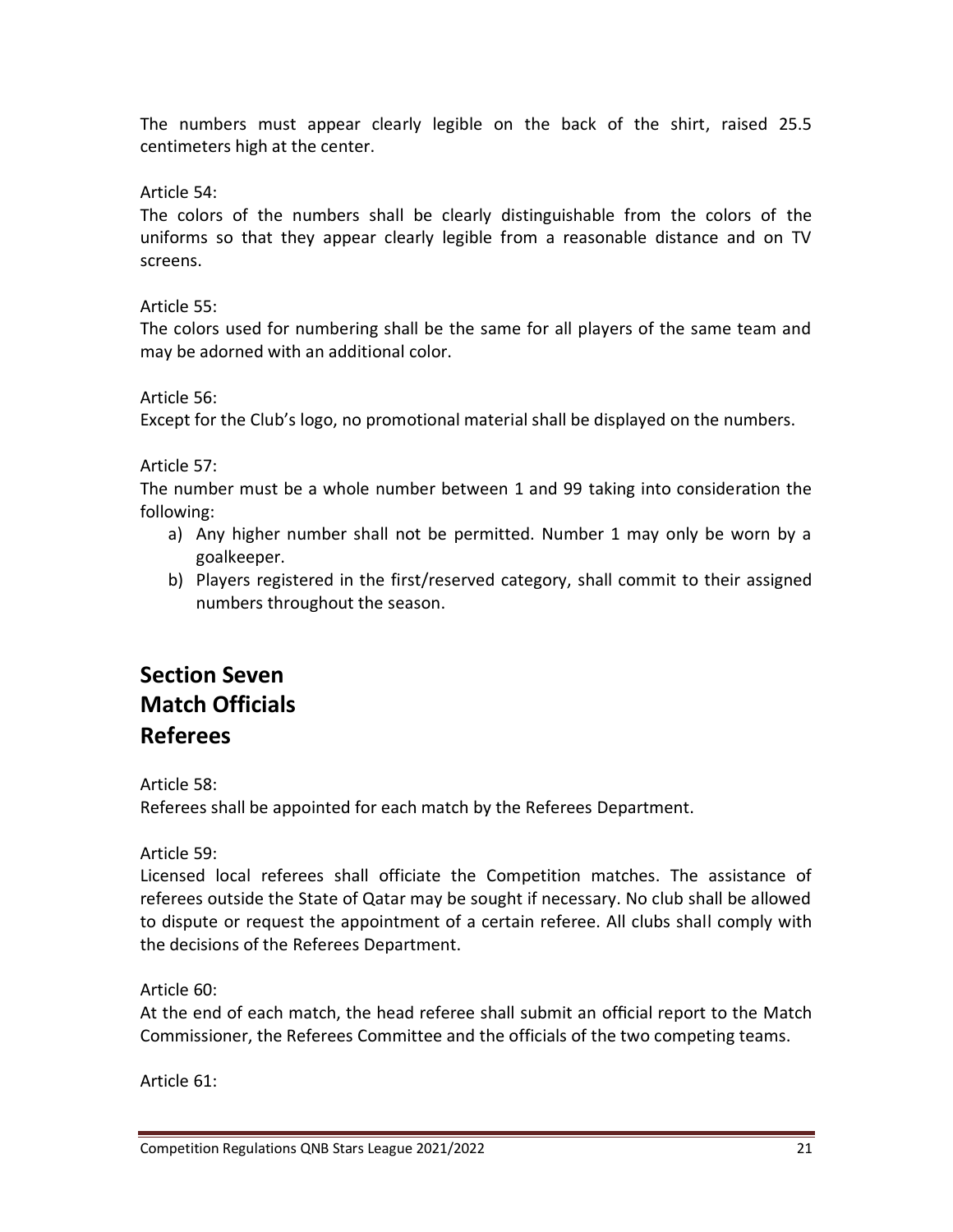In the event of exceptional incidents the head referee shall submit an official report on the match to the Match Commissioner and the Refereeing Department within twenty four (24) hours after the end of the match, excluding official holidays. The report shall include details of the occurring incidents.

Article 62:

In the event that a referee is unavailable to officiate the match during or prior to the start of the game, he shall be replaced with a fourth referee. In the event the fourth referee or an assistant referee is injured, the match shall be cancelled and a new date will be determined for the match.

Article 63:

The referee has the absolute authority in terms of stopping the match, abandoning it, cancelling it or not playing it for any reason, after consulting with the match commissioner, the referees' assessor, the facility manager and the security coordinator. In the event of exceptional incidents, the referee shall submit an official report on the match to the Refereeing Department within twenty four (24) hours after the end of the match explaining the incidents details, excluding official holidays. The report shall include details of the occurring incidents.

### **Match Commissioner**

Article 64:

For each match, the Competition Management shall nominate a Match Commissioner as its main representative responsible for the smooth running and organization of the match in accordance with the standards previously established. The Match Official shall submit a comprehensive report on the match to the Competition Management after receiving the referee's report.

Article 65:

A suitable place shall be reserved for the Match Commissioner to have a clear view of and easy access to the field and any other place where exceptional incidents may occur at and during the match.

Article 66:

A TV surveillance screen shall be provided in the designated area to enable the Match Commissioner to enable him to clearly view any occurring incidents in detail.

# **General Coordinator**

Article 67: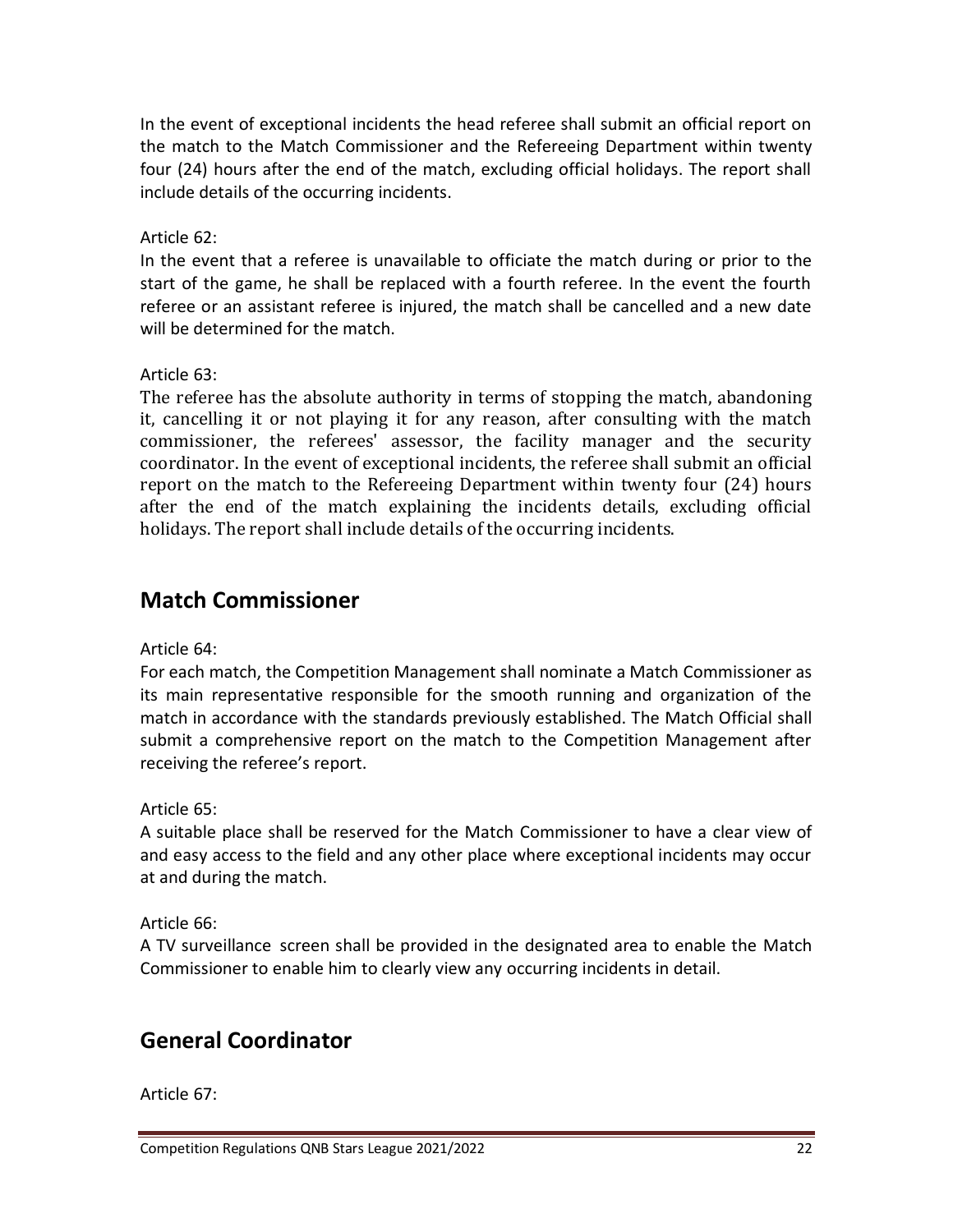For each Competition match a General Co-ordinator shall be nominated to be in charge of overseeing the match team and to lead technical meetings.

### **Referee Assessor**

Article 68:

For each Competition match a Referee Assessor shall be appointed by the Referees Committee. The Assessor shall be in charge of overseeing referees officiate the Competition matches and will record any observations he deems worth including in the report to be submitted to the Referees Committee at the end of the match.

Article 69:

A suitable place shall be reserved for the Referee Assessor to have a clear view of and easy access to the field and any other place in the event he is required to be positioned there. A TV screen shall be placed in the place allocated to the Referee Assessor to use to check any cases he may have noted during the match through his personal viewing of the game on the ground or by following the game on the TV screen in order write precise report.

Article 70:

The Referee Assessor may use a recorded match once the game is over to check any cases he may have noted during the match through his personal viewing of the game on the ground or by following the game on a TV screen.

# **Security Coordinator**

Article 71:

Security Coordinator shall be appointed by the Competition Management. The main responsibility of the Security Official is to verify everyone enters the areas designated on their tickets and sit in their ticketed seats, whether they are officials or spectators, in collaboration with the game organizers. Security officials shall also ensure everyone exits the stadium safely and is not subject to any risks for any reason.

Article 72:

Security Coordinator shall liaise, directly and fully, with security forces entrusted with the tasks of ensuring the safety and security at and during the match.

# **Media Coordinator**

Article 73: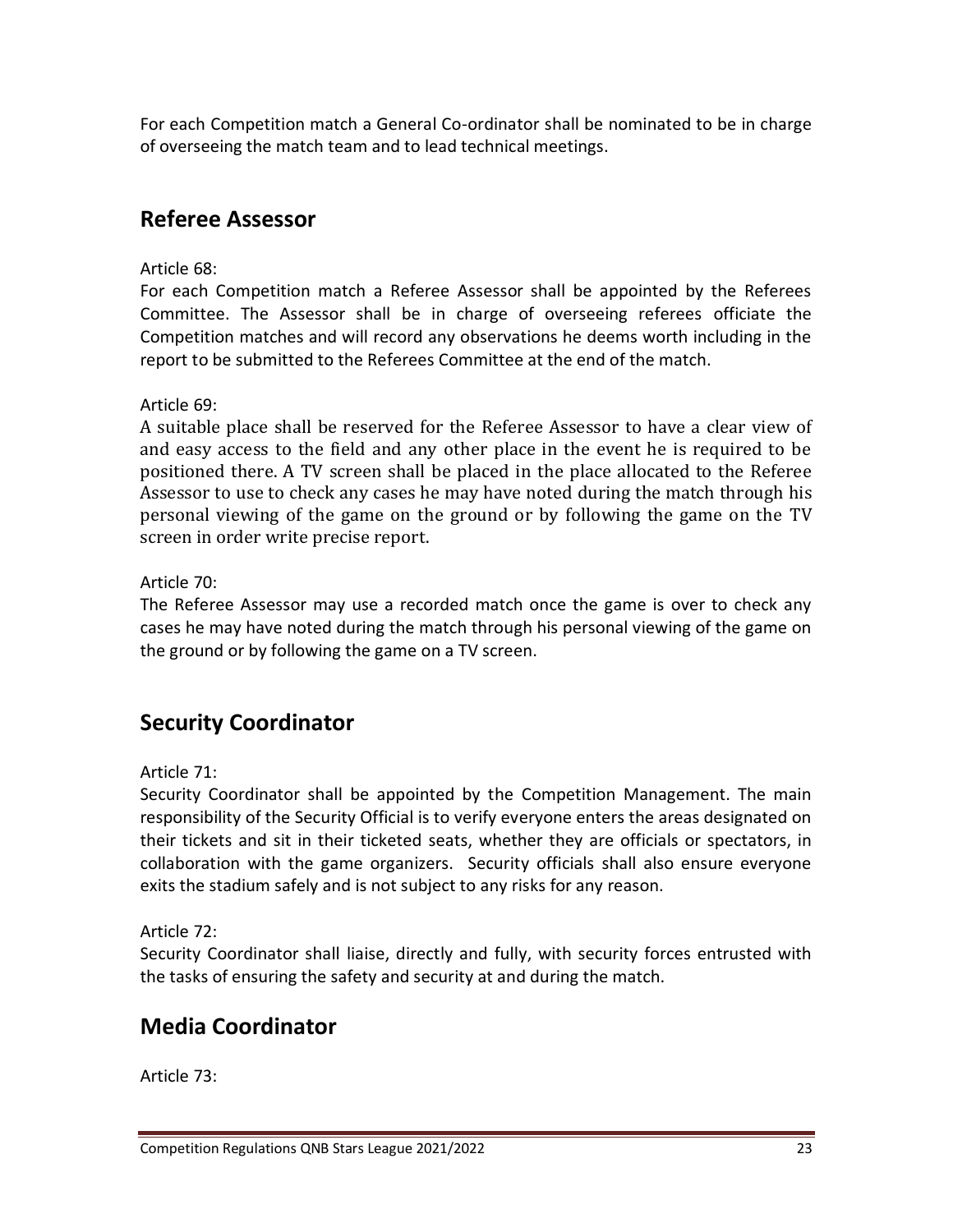A Media Co-ordinator shall be appointed by the Competition Management for each match to ensure all media standards associated with the match are met, including provision of all ground facilities for the representatives of the press and photographers covering the match who – in coordination and collaboration with the competing clubs' Media Coordinators – shall be granted access during play to the area designated for the media, behind ground advertisement boards, spectators' area or press conference room. The Media Co-ordinator shall also be responsible for preserving the commercial rights of stakeholders and providing necessary assistance to the team of the official TV broadcaster of the match.

# **Marketing Coordinator**

Article 74:

A Marketing Co-ordinator shall be appointed by the Competition Management for each match to ensure all marketing standards associated with the match are met, including provision of all commercial matters inside the stadiums, including advertisement boards/overseeing fixed advertisement boards and any other commercial matters related to the stadium.

### **Doping Test Coordinator**

Article 75:

A Doping Test Co-ordinator shall be appointed by QADC in coordination with the Competition Management to conduct the necessary tests according to an estimated schedule set and followed in strict confidentiality and without prior notice.

Article 76:

The Doping Test Co-ordinator shall bear full responsibility for providing all anti-doping test requisites and for ensuring blood samples are taken and stored in an adequate manner before they are sent to the authorized lab for final testing.

### **Competition Management Team**

Article 77:

The Competition Management shall appoint a team that consists of Management and Home Club members presided over by the General Coordinator. The tasks of the team shall include provision of assistance and the necessary support, at all levels, to all officials in matters related to organizing matches and ensuring the Competition Regulations are fully observed.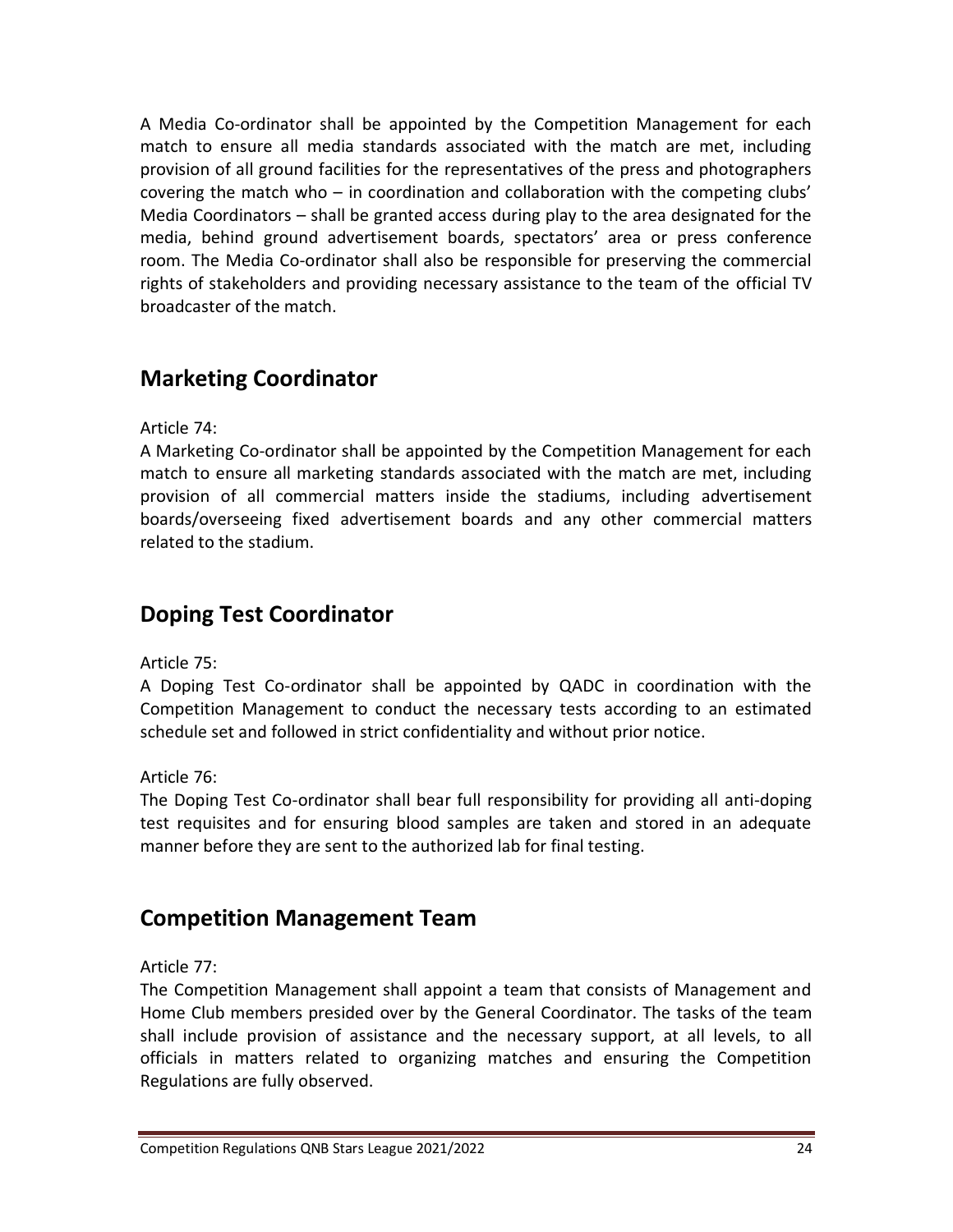The team shall consist of the following members of staff:

- Venue Official
- Spectators Marketing Official
- Finance Official
- Ticketing Official
- IT Official
- Ball Boys Official
- Match Presentation (Stadium Announcer)
- Match Secretary

### **Administrative and Technical Staff members (officials) from each team**

Article 78:

Only nine (9) Officials and Technical Staff members shall be permitted to sit on the substitutes bench designated for each of the two competing teams as follows:

- Team Official
- Team Coach or Technical Manager
- Assistant Coach
- Goalkeepers' Coach
- Physical Fitness Coach
- Team Doctor
- Physiotherapist
- Media Official
- Translator if needed (should acquire a QFA registration card designated as Translator).

### Article 79:

Only one (1) Official or Technical Staff member shall be authorised to give instructions to their players at and during the match within the technical area designated for his team.

### Article 80:

All Officials and Technical Staff members shall have to carry official accreditation cards produced by QSLM and no person without an accreditation card shall be allowed to sit on the substitutes bench.

### Article 81:

Prior to the start of the sport season, each club shall nominate its Officials and Technical Staff members who are then approved and included in QFA records for each club participating in the Competition, and their official accreditation cards are issued.

Article 82: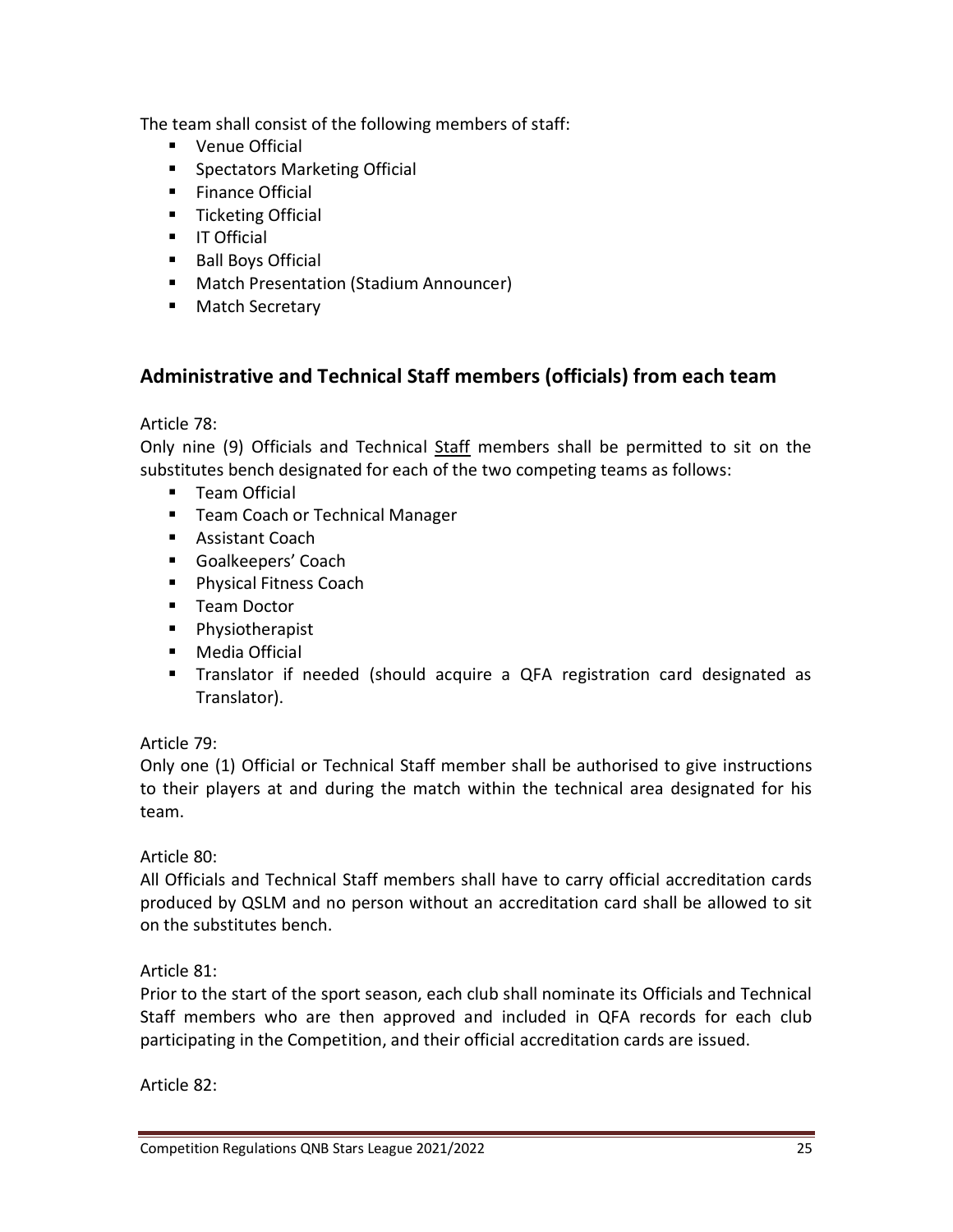In case a club decides to change an Official and/or Technical Staff member, the Competition Management must be notified so the dispensed individual accreditation card is cancelled and a new one is issued to the new person.

Article 83:

The team's Technical Manager shall satisfy the requirements set forth by AFC which stipulate acquisition of an A category coaching license or having at least 5 years' experience of coaching professional teams as approved by AFC.

Article 84:

The assistant coach, goalkeepers' Coach and the fitness coach shall satisfy the requirements set forth by AFC which stipulate acquisition of a B category coaching license approved by AFC or approval of QFA prior to starting their coaching career.

Article 85:

Medical staff shall be licensed by the Orthopedic and Sports Medicine Hospital (ASPETAR) prior to officially joining the team.

# **Section Eight Players**

Article 86:

The QFA RSTP shall be applicable to all the players registered or intended for registration with the clubs participating in the Competition.

Article 87:

Each player's data shall contain the information entered in the player's registration form.

# **Section Nine Interruption or Cancellation of Matches**

Article 88:

A match may be terminated or suspended for the following reasons:

- 1. Force majeure; or
- 2. Other reasons (Non-Force Majeure).

Article 91: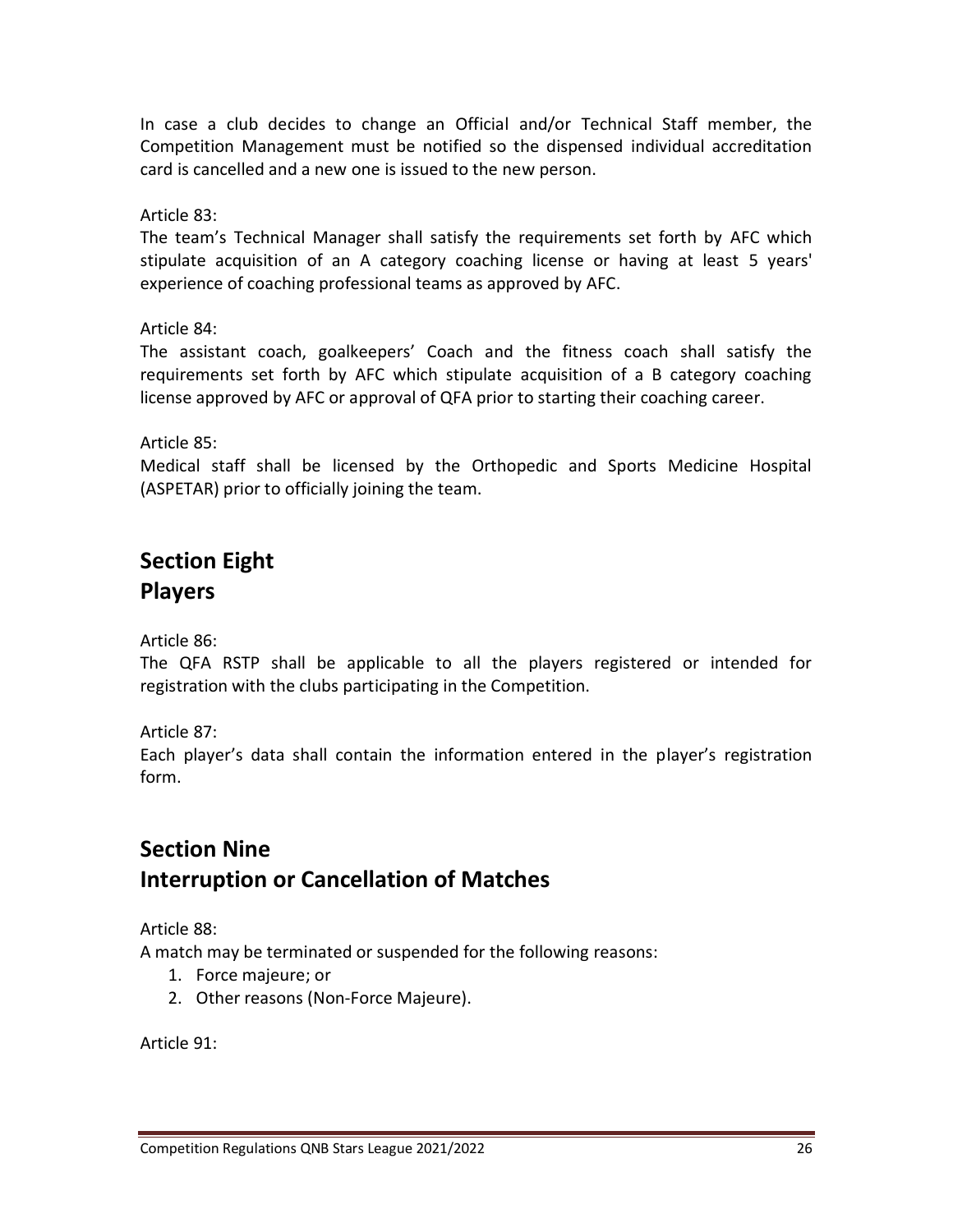- **1.** In the event a match is not played or abandoned as a result of a force majeure, the Competition Management shall decide a new match replay date as it deems suitable.
- **2.** In the event a match is interrupted before the end of the regular time as a result of a force majeure, the Competition Management shall decide a new date to commence the match from where it ended.
	- a) In case a match is interrupted prior to minute 30, the match may be replayed the next day.
	- b) In case a match is interrupted after minute 30, the match may be replayed two days later.

Article 90:

In the event a Competition match is interrupted or abandoned as a result of another reason than force majeure, the Competition Management shall refer the incident to the Disciplinary Committee for consideration.

Article 91:

In the event a Competition match is interrupted or abandoned as a result of a force majeure or another reason than force majeure, the referee shall first delay the match for a minimum of thirty (30) minutes. If the effect of a force majeure persists, another delay of 30 minutes shall be allowed, at the discretion of the referee in consultation with the Match Commissioner and the officials concerned with the matter at hand. If after this extra period of delay the effect of a force majeure persists, the referee must declare the match to have been cancelled and must submit a report to the Competition Management and the Disciplinary Committee.

### Article 92:

In the event a Competition match is interrupted or abandoned for whatever reason, no sanctions remain applicable previously imposed on any of the players or members of the official or technical staff. Any red or yellow cards received during the interrupted or abandoned game shall be dealt with pursuant to the Disciplinary Code.

# **Section Ten Code of Conduct & Disciplinary Procedures**

Article 93:

All players shall respect the rules and embrace the spirit of fair play. In the event these values are contravened, the Disciplinary Committee shall have the full authority to take appropriate disciplinary actions.

Article 94:

Suspensions and fines shall be imposed on players who receive a caution or expulsion at or during a match, in accordance with the Disciplinary Code.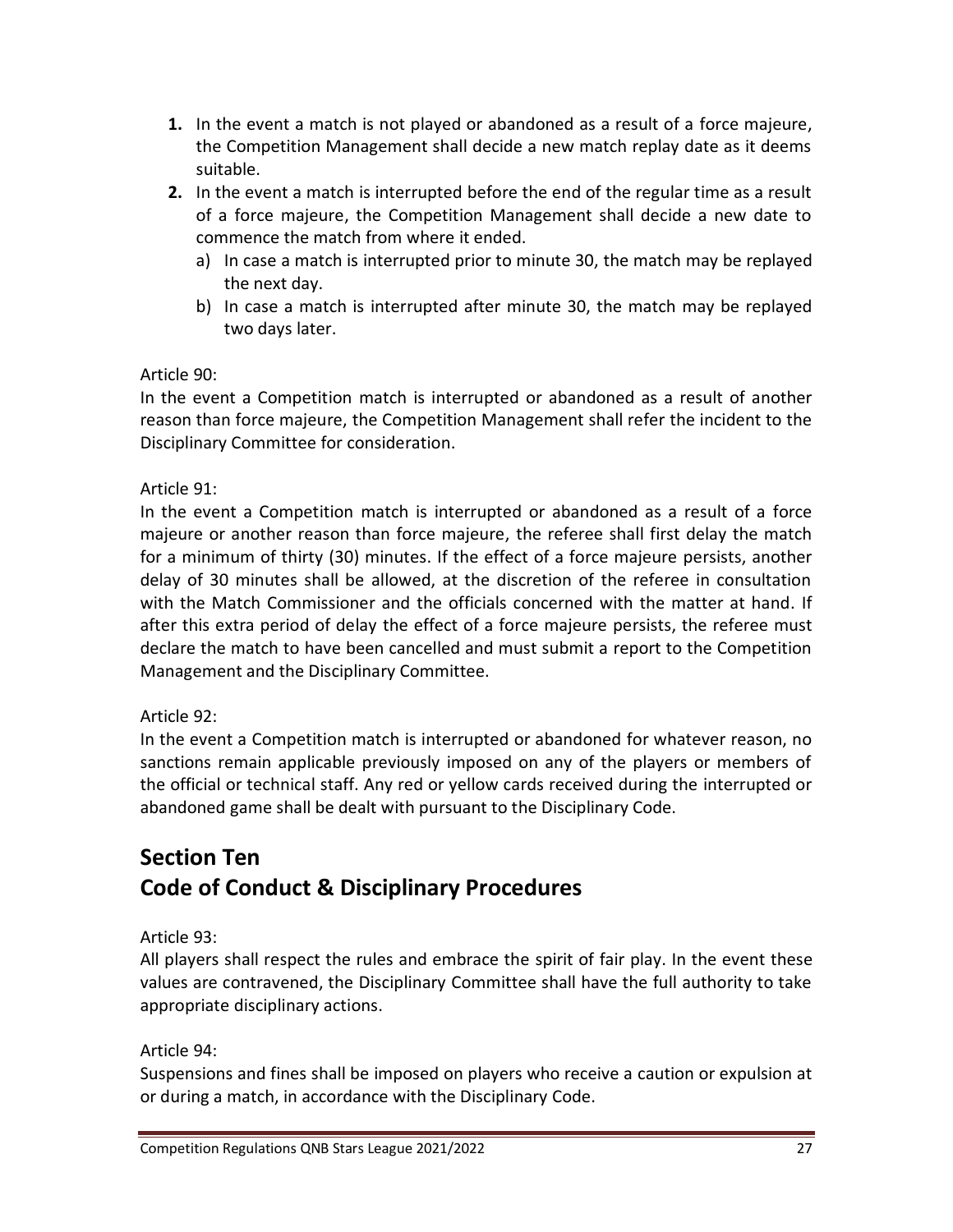Article 95:

Officials shall be penalized in the event of contravening any statutes or regulations, in accordance with the Disciplinary Code.

Article 96:

Officials may dispute penalties imposed on them. Such disputes can be appealed against, in accordance with the Disciplinary Code.

### **Section Eleven Cautions & Expulsions**

Article 97:

Concerning cautions and expulsions, the principles as contained in the Disciplinary Code apply.

# **Section Twelve Commercial Rights & TV Broadcast**

Article 98:

QFA and QNB STARS LEAGUE statutes and regulations in force shall apply to all commercial and TV broadcasting rights, in accordance with the agreements signed and entered into by QSLM and the concerned parties.

# **Section Thirteen Awards**

Article 99:

- 1. The teams that qualify to the Competition finals shall be presented with the following awards:
	- a) First place: League trophy (shield), fifty (50) gold medals and prize money.
	- b) Second place: Fifty (50) silver medals and prize money.
	- c) Third place: Fifty (50) bronze medals and prize money.
- 2. During final matches and league fixtures, which are immediately followed by a coronation ceremony:
	- a) any player of the both teams was expulsed (red card) for disciplinary reasons.
- b) Any of the technical staff members, team officials or medical staff expulsed during the match. In the event of violating the above provision, the Articles 8 and